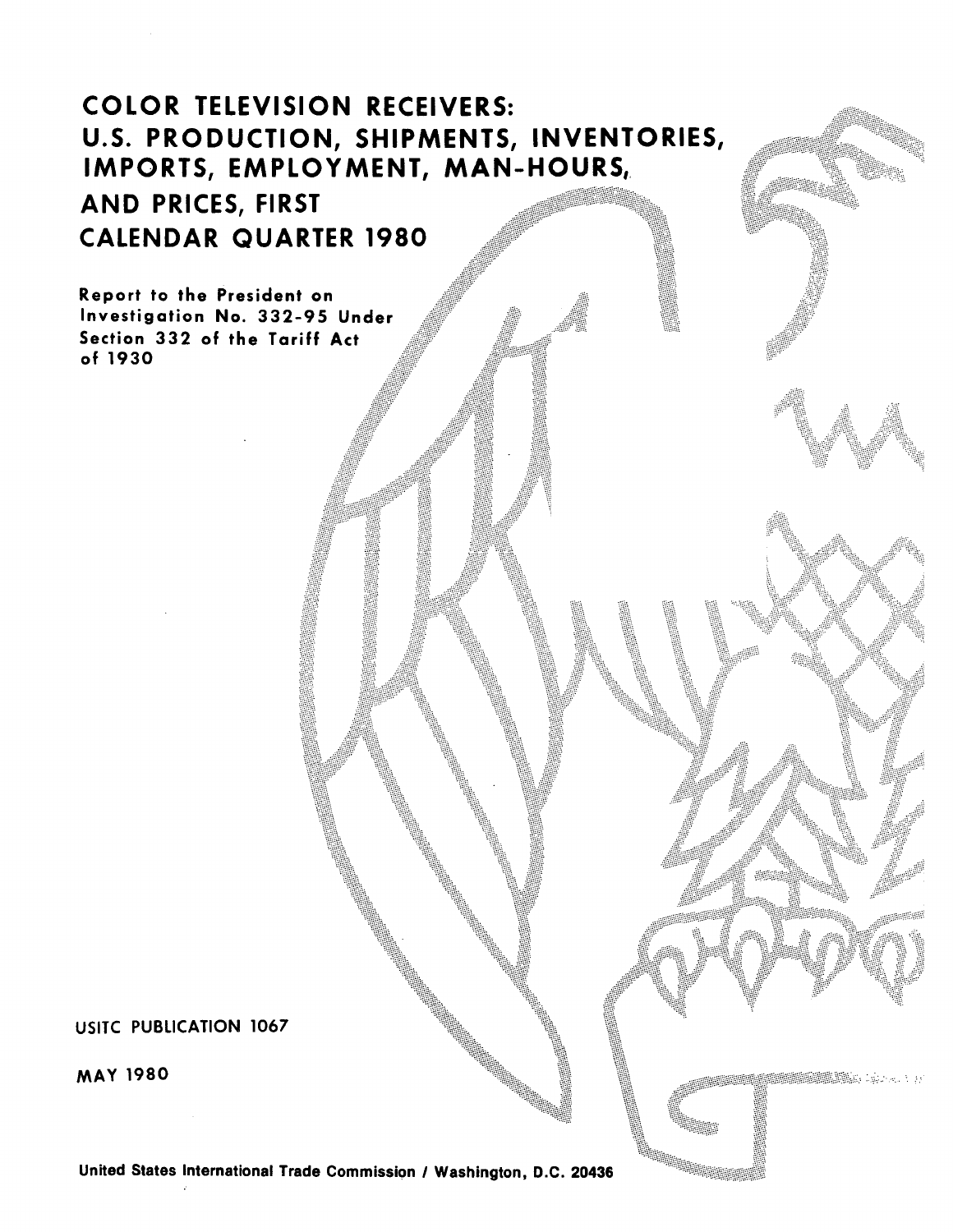## UNITED STATES INTERNATiONAL TRADE COMMISSION

## . COMMISSIONERS

Catherine Bedell, Chairman Bill Alberger, Vice Chairman· George M. Moore Paula Stern Michael J. Calhoun

Kenneth R. Mason, Secretary to the Commission

 $\Delta \sim 10^7$ 

This report was prepared principally by Ross H. Reynolds, Jr. assisted by o. Zarnett Law Machinery and Equipment Division

> Office of Industries Norris A. Lynch, Director

Address all communications to Office of the Secretary United States International Trade Commission Washington, D.C. 20436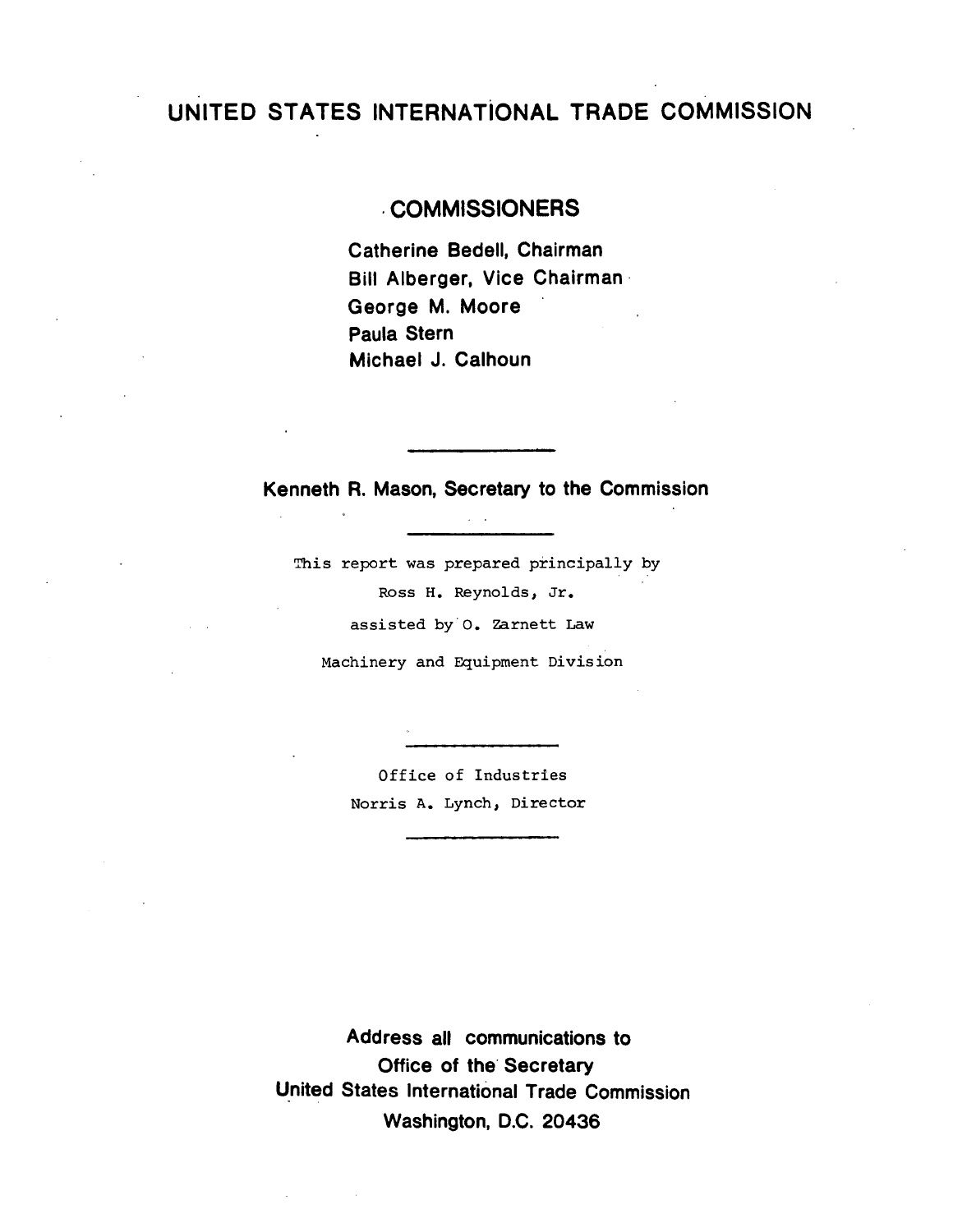INTERNATIONAL TRADE COMMISSION . Office of the Secretary . Washington, D.C. 20436

FOR RELEASE May 15, 1980 CONTACT: Ross H. Reynolds {202) 523-0230

US ITC 80-052

### USITC REPORTS RESULTS OF SURVEY OF THE U.S. COLOR TV INDUSTRY

The United States International Trade Commission has completed its twelfth quarterly survey of U.S. manufacturers of color television receivers to obtain data on economic factors indicative of conditions in the U.S. industry. The survey, required by Presidential Proclamation No. 4511, covers the first quarter of 1980. The Commission has previously reported data obtained for the fourth quarter of 1976, and for the years 1977, 1978, and 1979.

The Commission has submitted detailed data in confidence to the United States Trade Representative, who is responsible for monitoring the orderly marketing agreement implemented by the Presidential Proclamation. Data which do not reveal operations of individual firms have been aggregated in USITC Publication 1067. This publication provides data for January 1978-March 1980 and shows production, shipments, inventories, imports, employment, man-hours, and certain prices of U.S. producers.

Copies of the survey can be obtainec by calling {202) 523-5173, from the Office of the Secretary, United States International Trade Commission, 701 E Street NW., Hashington, D.C. 20436, or from the Commission's New York Office, 6 World Trade Center, Suite 655, New York, N.Y. 10048, telephone {212) 466-5599.

{Please see reverse side for highlights)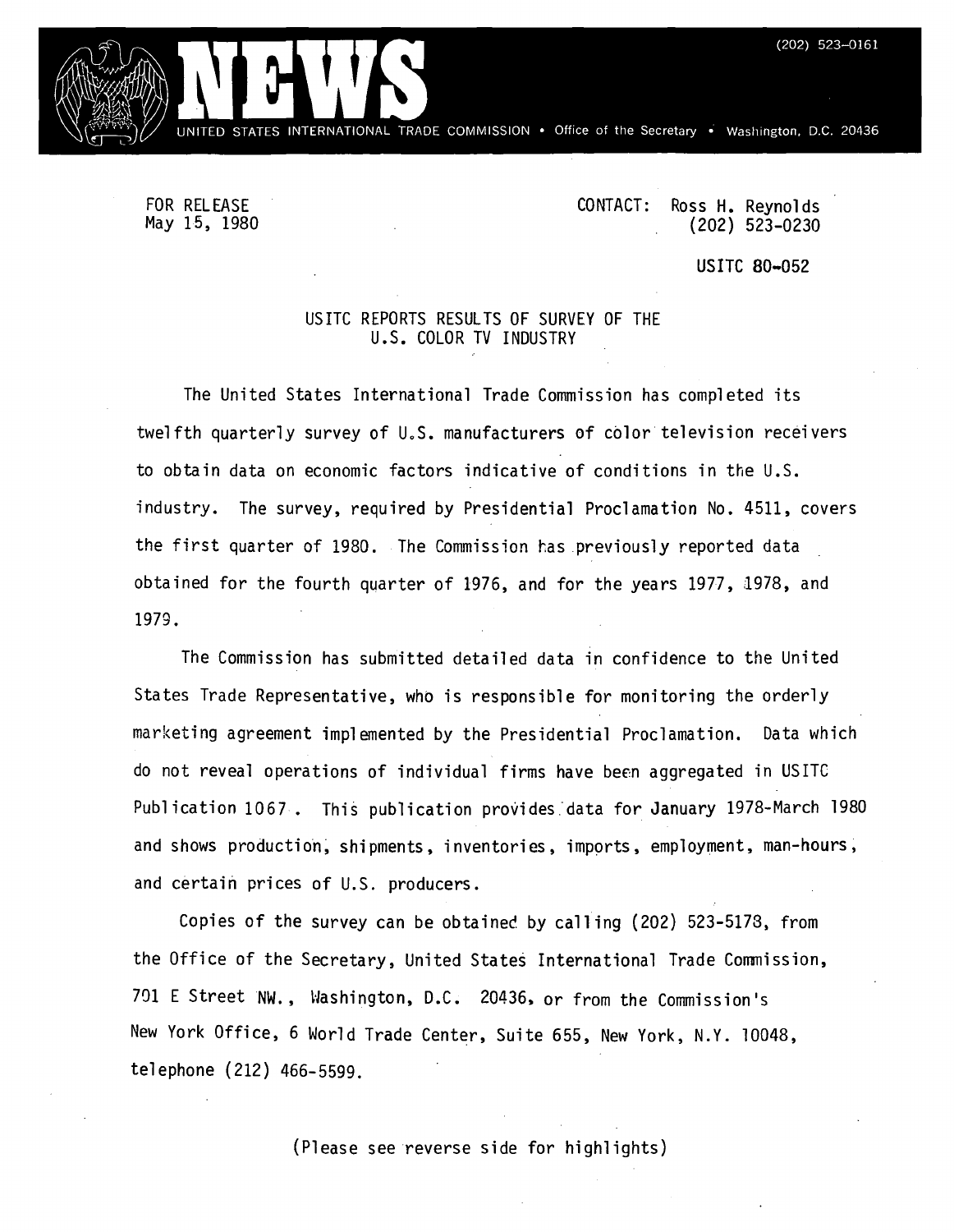#### Highlights

First quarter 1980 U.S. production of color television receivers was 2.7 million sets, which was 24 percent greater than production in the corresponding quarter of 1979, but only about 110,000. sets more than the fourth quarter of 1979. Imports of complete color sets through U.S. producers' facilities continued their rapid decline in the first quarter of 1980. Specific data on imports were not released in the public report because such data would reveal operations of individual firms. Ending March 1980 average inventories of U.S. producers were 27 percent lower than March 1979 levels. Inventories of all screen size categories decreased, ranging from a 9.9-percent decrease in the category of 20 inches and over to 45 percent in the 18- and 19-inch screen sizes. U.S. producers' shipments increased by 25 percent in the first quarter of 1980 compared with shipments in the corresponding 1979 period. All screen sizes showed increases, led by·a 38-percent increase in the 18- and 19-inch sizes.

Employment of all persons and of production and related workers employed by U.S. producers declined by 5.1 and 4.0 percent, respectively, from the first quarter of 1979 to the corresponding quarter of 1980. Average unit prices of all four of the screen sizes rose. In the first quarter of 1980, average quarterly prices in the 13 inch category increased by \$12.10 (5.5 percent), in the 16- and 17-inch category by \$24.59 (8.6 percent), in the  $18-$  and  $19$ -inch category by \$2.72 (0.9 percent), and by \$11.33 (2.4 percent) in the.20 inches and over category, as compared with prices in the corresponding 1979 quarter.

OQO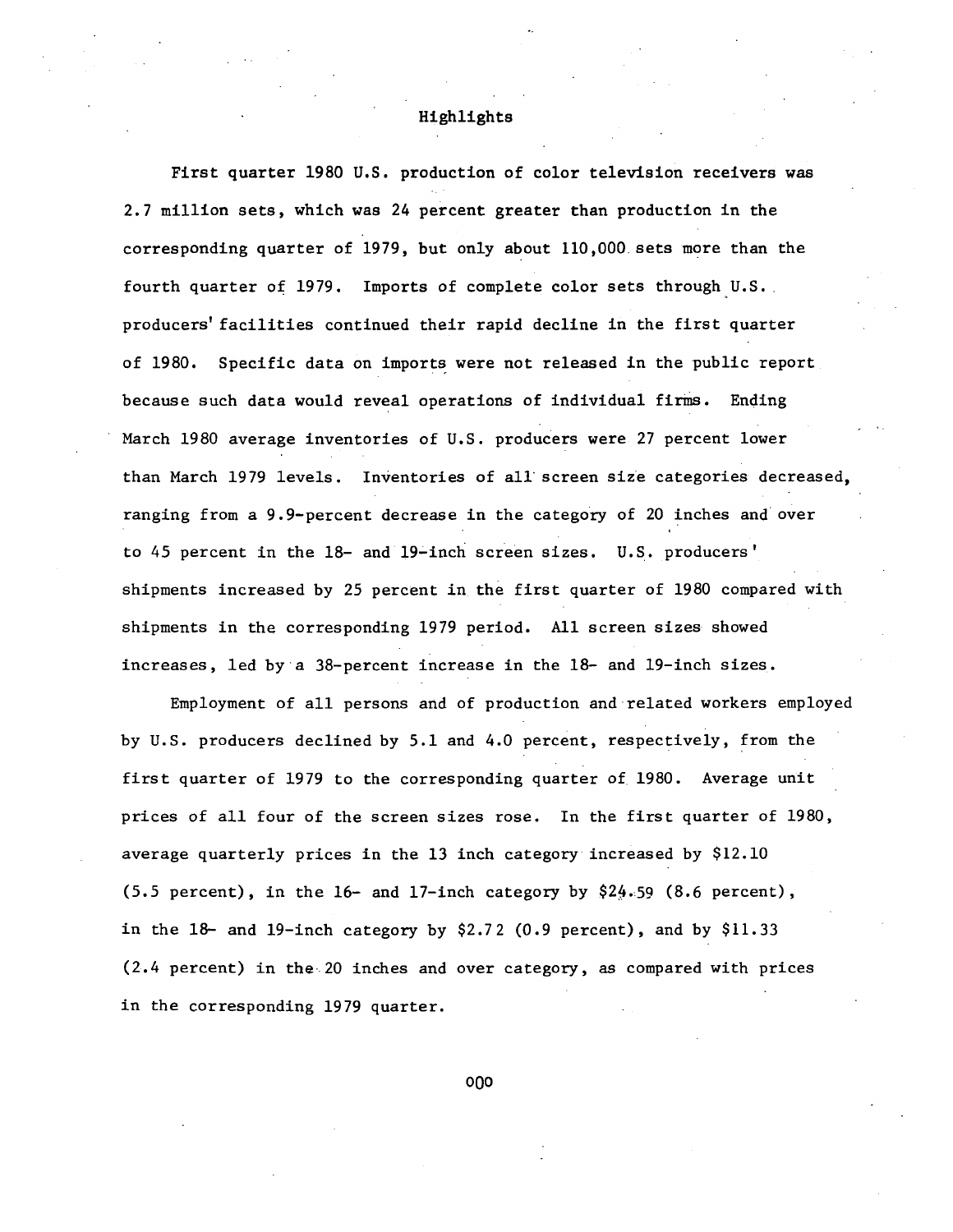#### Capsulized Trend Analysis

#### U.S. production

U.S. production of color television receivers in the first quarter of 1980 was 2.7 million sets, 24 percent higher than production in the first quarter of 1979 and 28 percent higher than in the first quarter of 1978. Compared with production in the first quarter of 1979, it was higher in the categories of 17 inches and under and of 18 and 19 inches, but slightly lower for sets 20 inches and over. The share of production contributed by each of the three major screen size categories changed minimally from the fourth quarter of 1979 to the first quarter of 1980.

#### U.S. producers' inventories

U.S. producers' inventories of color television receivers at the end of March 1980 were 613,235 units, 27 percent lower than the number in March 1979. Quarterly average inventories for the first quarter were 28 percent lower than inventories in the first quarter of 1979 and 20 percent lower than those in the first quarter of 1978. Stocks of sets 17 inches and under decreased on the average by 11 percent, compared with the levels in the first quarter of 1979. Decreases during the first quarter of 1980 in categories of 18 and 19 inches and 20 inches and over were 45 and 9.8 percent, respectively. Compared with the first quarter inventories of 1978, current average quarterly inventories for all screen size categories were lower: for 17 inches and under, 31 percent; for 18 and 19 inches, 13 percent; and for 20 inches and over, 20 percent.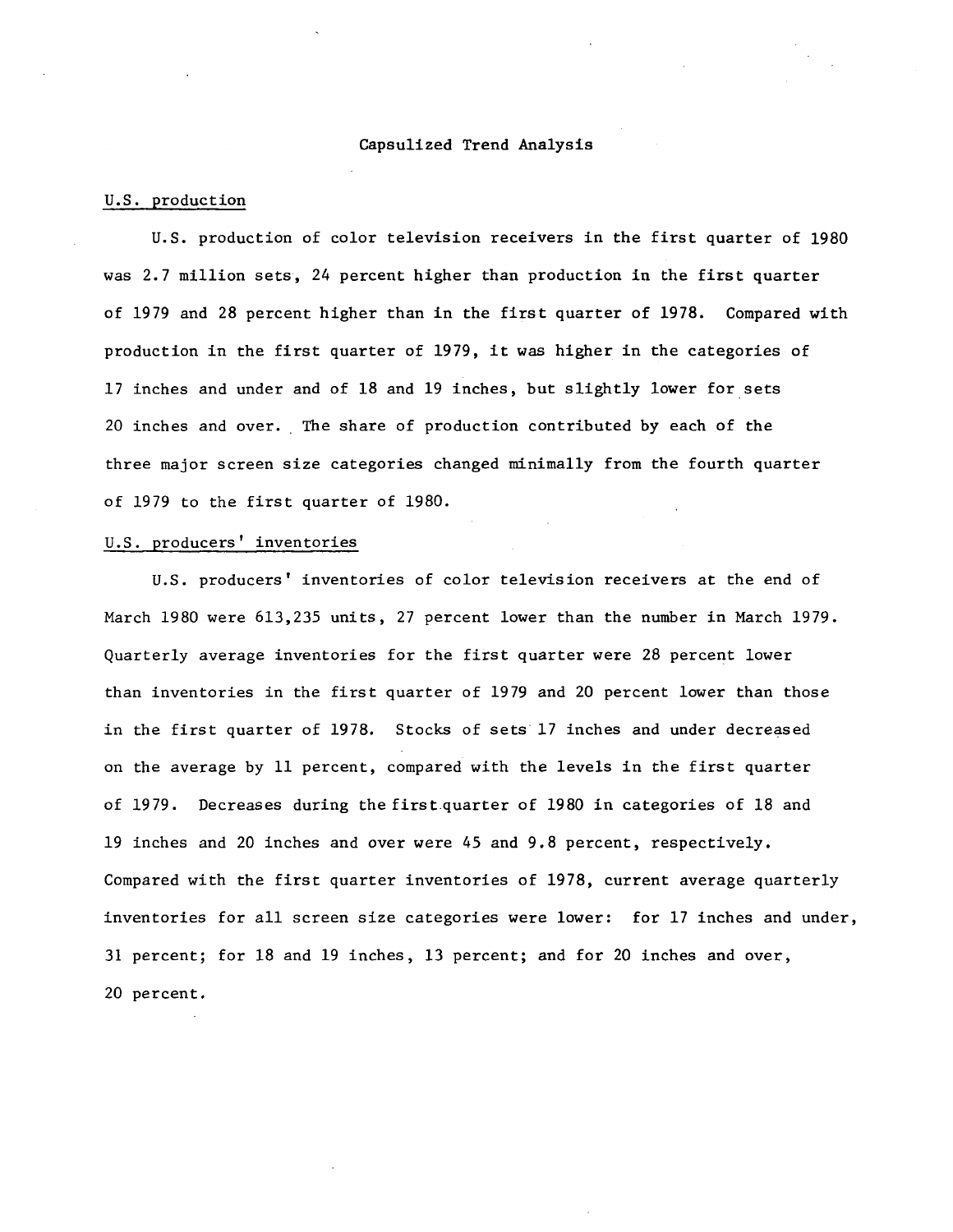#### U.S. producers' shipments

U.S. producers' shipments of color television receivers in the first quarter of 1980 were slightly less than those in the fourth quarter of 1979. However, in the first quarter, shipments amounted to over 2.4 million sets, 25 percent higher than those in the first quarter of 1979 and 29 percent higher than shipments in the first quarter of 1978. Shipments rose in all categories. Shipments of 18- and 19-inch receivers accounted for the greatest absolute increase (369,731 units) from the first quarter of 1979 to the first quarter of 1980. Total shipments in the first quarter of 1980 recorded a significantly greater increase over shipments in 1979 than those recorded between the corresponding periods of 1979 'and 1978 (25 percent compared with 3.3 percent, respectively).

#### U.S. employment

Employment in U.S. producers' establishments maintained the slow, general decline in both production and related workers and in managerial employees. The average number of production and related workers employed during the first quarter of 1980 was 20,949 persons, down from 21,823 persons in the corresponding period of 1979. The average number of all workers was 24,482, down from 25,786 in the first quarter of 1979. The decline in employment occurred in a quarter of increasing production and significantly decreasing imports by U.S. producers over production and employment during the corresponding 1979 period. This trend continues to indicate increased productivity or increased purchases of foreign-made subassemblies by U.S. manufacturers.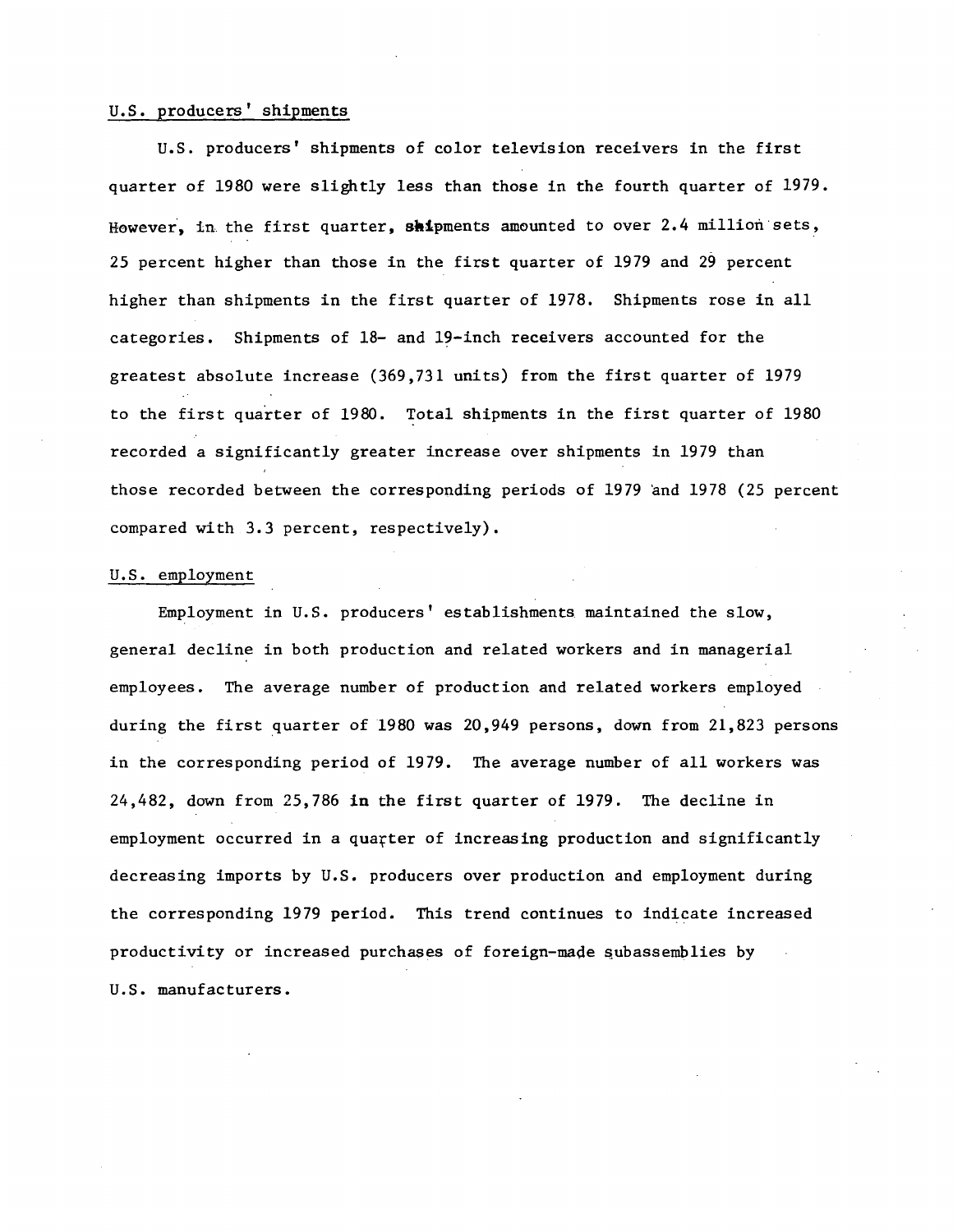#### Prices

Average unit net selling prices were higher for all four major screensize categories during the first quarter of 1980, compared with those in the corresponding quarter of 1979. The average prices of the 13-inch size increased by \$12.10 (5.5 percent), those of the 16- and 17-inch sizes by \$24.59 (8.6 percent), those of the 18- and 19-inch sizes by \$2.72 (0.9 percent), and those of the 20-inch and over sizes by \$11.33 (2.4 percent).

All categories of screen sizes except the 20 inches and over showed increased average quarterly prices in the first quarter of 1980 as compared with the fourth quarter of 1979. The 13-inch size increased by  $$6.56$ , the. 16- and 17-inch sizes by \$1.79 and the 18- and 19-inch sizes by \$9.37. The 20-inch-and-over sizes decreased by \$8.74.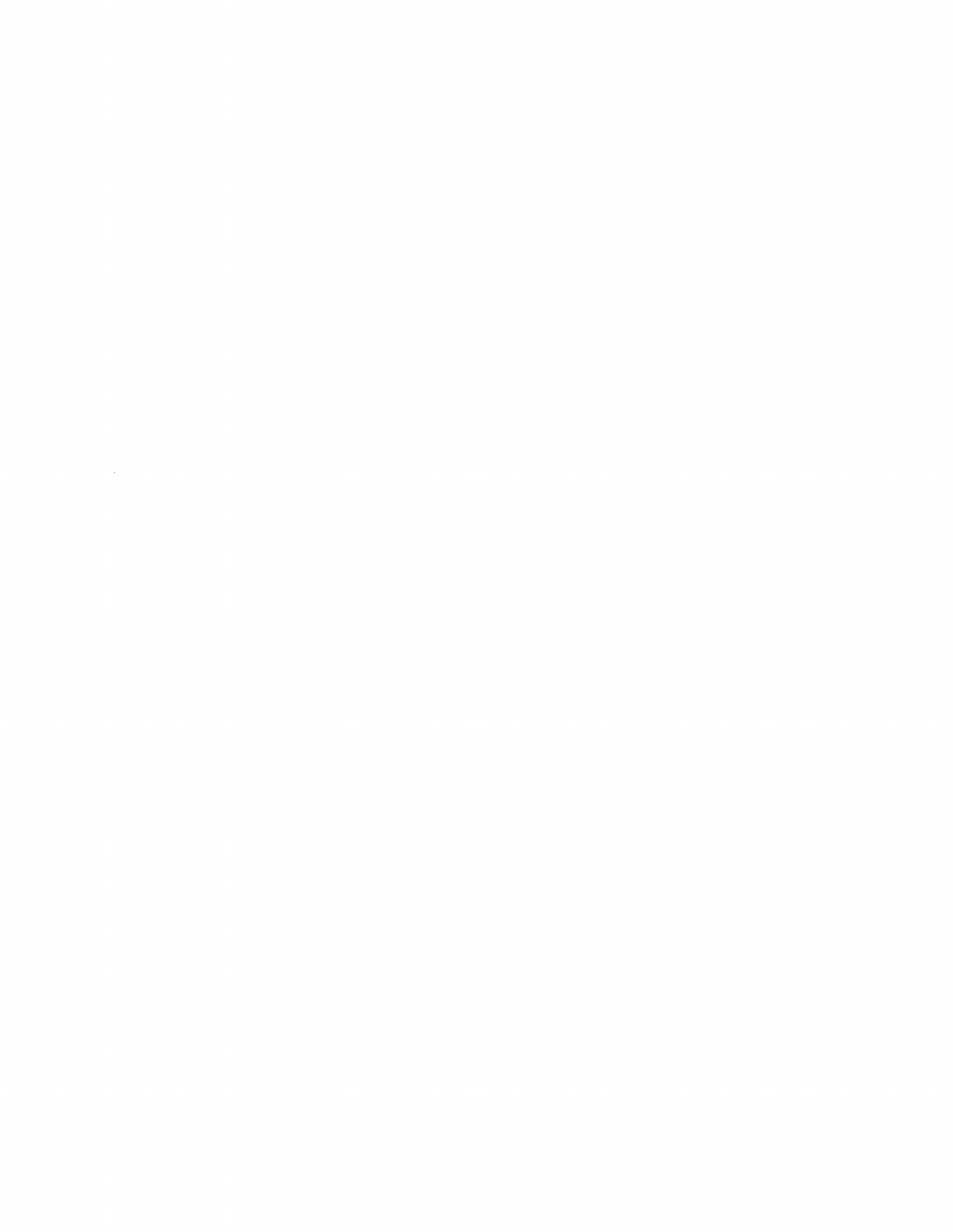## Table 1.--Complete color television receivers: U.S. production, by screen size categories, by months, January 1978-March 1980

|                                                                  | (In units)             |                            |                                   |                                  |  |  |
|------------------------------------------------------------------|------------------------|----------------------------|-----------------------------------|----------------------------------|--|--|
|                                                                  |                        | Screen size category       |                                   |                                  |  |  |
| Period                                                           | $17$ inches :          | $18$ inches                | $: 20$ inches :                   | Total                            |  |  |
|                                                                  |                        | and under : and 19 inches: | and over :                        |                                  |  |  |
| 1978:                                                            |                        |                            |                                   |                                  |  |  |
| January ----------------------                                   | 85,446                 | 265,470:                   | 239,676 :                         | 590,592                          |  |  |
| February---------------------                                    | 95,427                 | 276,565:                   | $255,765$ :                       | 627,757                          |  |  |
| March------------------------;                                   | 116,808:               | 302, 323:                  | 267,595:                          | 686,726                          |  |  |
| Subtotal--------------------                                     | 297,681:               | 844, 358:                  |                                   | 763,036 : 1,905,075              |  |  |
| April -------------------------                                  | 127,413:               | 299,417:                   | 239,847 :                         | 666,677                          |  |  |
| May--------------------------;                                   | 126,561 :              | 313,077 :                  | 242,932 :                         | 682,570                          |  |  |
| June-------------------------;                                   | 143,768:               | 344,554 :                  | 288,735:                          | $-777,057$                       |  |  |
| Subtotal-------------------;                                     | 397,742:               | 957,048 :                  |                                   | 771,514 : 2,126,304              |  |  |
| $Ju1y$ --------------------------                                | 73,827 :               | 230,981:                   | 187,648:                          | 492,456                          |  |  |
| August------------------------;                                  | 97,781                 | 359,956 :                  | $313,177$ :                       | 770,914                          |  |  |
| September--------------------;                                   | 110,407                | 389,666 :                  | 305,940 :                         | 806,013                          |  |  |
| Subtotal-------------------:                                     | $282,015$ :            | 980,603 :                  |                                   | $\overline{806,765}$ : 2,069,383 |  |  |
| 0ctober ----------------------;                                  | 124,990:               | 416,985:                   | 327,510:                          | 869,485                          |  |  |
| November----------------------:                                  | 92,442 :               | 359,862:                   | 273,892:                          | 726,196                          |  |  |
| December---------------------;                                   | 92,966:                | 299,944:                   | 193,072:                          | 585,982                          |  |  |
| Subtotal-------------------;                                     | 310,398                | 1,076,791:                 |                                   | 794,474 : 2,181,663              |  |  |
| Total, $1978$ ---------------: 1,287,836 :                       |                        |                            | 3,858,800 : 3,135,789 : 8,282,425 |                                  |  |  |
|                                                                  |                        |                            |                                   |                                  |  |  |
| 1979:<br>January ----------------------;                         |                        |                            |                                   |                                  |  |  |
|                                                                  | 133, 132:              | 347, 299:                  | 211,106:                          | 691,523                          |  |  |
| February---------------------;<br>March------------------------; | 112,669:               | 345,098 :                  | 217,073:                          | 674,840                          |  |  |
|                                                                  | 154, 143:              | 390,024 :                  | 236,869:                          | 781,036                          |  |  |
| Subtotal 1/----------------:                                     | $\overline{399,944}$ : | 1,082,421:                 |                                   | 665,048 : 2,147,413              |  |  |
| April ------ <sup>-</sup> ------------------:                    | 156,947:               | 299, 899:                  | 195,557:                          | 652,403                          |  |  |
| May--------------------------;                                   | 125,708:               | 379,069:                   | 231,956:                          | 736,733                          |  |  |
| June--------------------------;                                  | 139,984 :              | 414,966 :                  | 263,767:                          | 818,717                          |  |  |
| Subtotal-------------------                                      | 422,639 :              | 1,093,934:                 |                                   | 691,280 : 2,207,853              |  |  |
| $July$ --------------------------;                               | 125,624:               | 282,438 :                  | 173,023:                          | 581,085                          |  |  |
| August-----------------------;                                   | 235,471 :              | 349,928 :                  | 257,577:                          | 742,976                          |  |  |
| September--------------------;                                   | 151,783 :              | $374,665$ :                | 255,529:                          | 781,977                          |  |  |
| Subtotal-------------------;                                     | 412,878 :              | 1,007,031:                 |                                   | 686, 129 : 2, 106, 038           |  |  |
| 0ctober-----------------------;                                  | 179,614:               | $498,056$ :                | 277,710:                          | 955,380                          |  |  |
| November----------------                                         | 172,668 :              | 482,812 :                  | 247,835:                          | 903,315                          |  |  |
| December-------------------                                      | 122,377:               | 394,618:                   | 175,443:                          | 692,438                          |  |  |
| Subtotal---------------                                          | 474,659:               | 1,375,486:                 |                                   | $\overline{700,988}$ : 2,551,133 |  |  |
| Total, $1979$ ----------------; 1,710,120 :                      |                        |                            | 4,558,872:2,743,445:9,012,437     |                                  |  |  |
| 1980:                                                            |                        |                            |                                   |                                  |  |  |
| January----------------------;                                   | 198,715 :              | 512,959 :                  | 210, 102:                         | 921,776                          |  |  |
| February---------------------;                                   | 145,346:               | 482,926 :                  | $220, 367$ :                      | 848,639                          |  |  |
| March----------------------                                      | 169,272:               | 488,290 :                  | 232,937:                          | 890,499                          |  |  |
| Subtotal----------------                                         | 513,333:               | 1,484,175:                 |                                   | 663,406 : 2,660,914              |  |  |
|                                                                  |                        |                            |                                   |                                  |  |  |

1/ Does not include data for two firms accounting for less than 5 percent of total U.S. industry shipments.

Source: Compiled from data submitted in response to questionnaires of the U.S. International Trade Commission.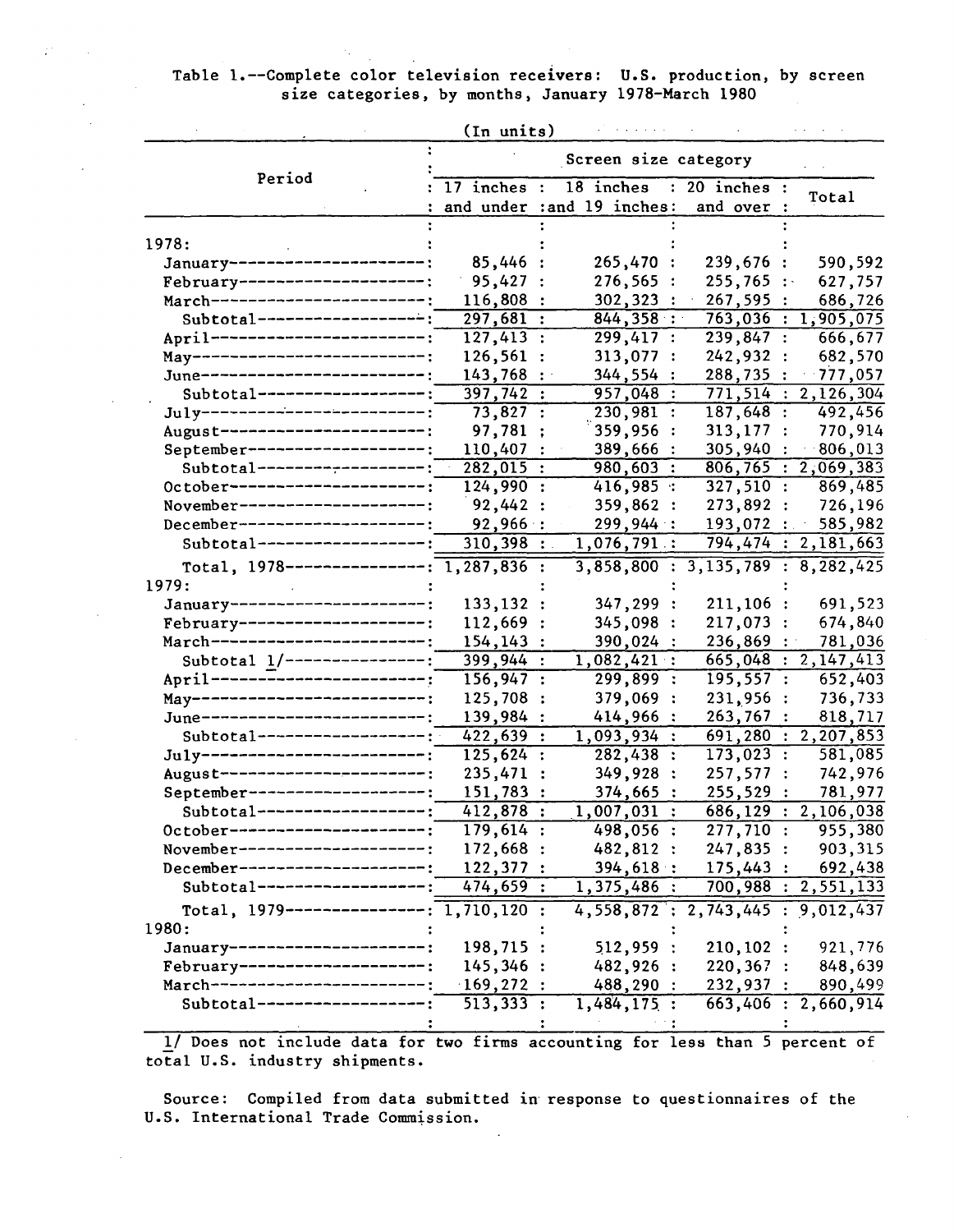|                                                          | Screen size category               |                                                       |                                        |  |  |  |
|----------------------------------------------------------|------------------------------------|-------------------------------------------------------|----------------------------------------|--|--|--|
| Period                                                   |                                    | 17 inches : 18 inches :<br>and under : and over $1$ : | Total                                  |  |  |  |
|                                                          |                                    | Quantity (units)                                      |                                        |  |  |  |
|                                                          |                                    |                                                       |                                        |  |  |  |
| 1978:                                                    |                                    |                                                       |                                        |  |  |  |
|                                                          | 4,625                              | 24, 172:                                              | 28,797                                 |  |  |  |
|                                                          | 11,518                             | 24,926:                                               | 36,444                                 |  |  |  |
|                                                          | 20,906                             | 27,226:                                               | 48,132                                 |  |  |  |
| Subtotal----------------------------------               | $37,049$ :                         | $\overline{76,324}:113,373$                           |                                        |  |  |  |
|                                                          | 4,998:                             | 22,418:                                               | 27,416                                 |  |  |  |
|                                                          | 15,679:                            | 24, 273:                                              | 39,952                                 |  |  |  |
|                                                          | $19,205$ :                         | 30,553:                                               | 49,758                                 |  |  |  |
| Subtotal----------------------------------               | 39,882:                            | 77,244:117,126                                        |                                        |  |  |  |
|                                                          | $20, 105$ :                        | 25,666:                                               | 45,771                                 |  |  |  |
|                                                          | 23,028:                            | 27,965:                                               | 50,993                                 |  |  |  |
|                                                          | 9,370:                             | 29,167:                                               | 38,537                                 |  |  |  |
|                                                          | $52,503$ :                         | $\overline{82,798}:135,301$                           |                                        |  |  |  |
|                                                          | 24,743:                            | $30, 581$ :                                           | 55,324                                 |  |  |  |
|                                                          | 26, 207:                           | $38,696$ :                                            | 64,903                                 |  |  |  |
|                                                          | 13,384:                            | 34,149:                                               | 47,533                                 |  |  |  |
| Subtotal----------------------------------               | 64,334:                            | 103,426 : 167,760                                     |                                        |  |  |  |
| Total, $1978$ ----------------------------------         | $193,768$ :                        | 339,792 : 533,560                                     |                                        |  |  |  |
| 1979:                                                    |                                    |                                                       |                                        |  |  |  |
|                                                          | 13,995                             | 14,042:                                               | 28,037                                 |  |  |  |
|                                                          | 3,208:                             | 13,276:                                               | 16,484                                 |  |  |  |
|                                                          | 1,661:                             | 8,479:                                                | 10,140                                 |  |  |  |
| Subtotal 2/-------------------------------               | 18,864:                            | $\overline{35,797}$ :                                 | 54,661                                 |  |  |  |
|                                                          | 9,082:                             | 127:                                                  | 9,209                                  |  |  |  |
|                                                          | 3,391:                             | 2,206:                                                | 5,597                                  |  |  |  |
|                                                          | 3,845:                             | 228:                                                  | 4,073                                  |  |  |  |
| Subtotal----------------------------------               | 16,318:                            | 2,561:                                                | 18,879                                 |  |  |  |
|                                                          | 3/                                 | $\overline{3}/$                                       | $\frac{3}{ }$                          |  |  |  |
|                                                          | 5,572:                             | $\overline{3}/$                                       | $\overline{\frac{3}{}}$                |  |  |  |
|                                                          |                                    |                                                       | $\overline{3}/$                        |  |  |  |
| September-<br>Subtotal---------------------------------- | 3/<br>$\overline{37}$              | $\overline{3}/$<br>$\overline{37}$                    |                                        |  |  |  |
|                                                          |                                    |                                                       | 8,754                                  |  |  |  |
|                                                          | 3/                                 | $\overline{3}$<br>$\frac{1}{3}$ /                     |                                        |  |  |  |
|                                                          | $\frac{1}{3}$ /<br>$\frac{1}{3}$ / | $\overline{3}/$                                       | $\frac{3}{3}$ $\frac{3}{3}$            |  |  |  |
|                                                          |                                    |                                                       |                                        |  |  |  |
|                                                          | $\overline{37}$                    | $\overline{37}$                                       | $\overline{37}$                        |  |  |  |
| Total, 1979--------------------------------              | $\overline{37}$                    | $\overline{3}$                                        | $\overline{37}$                        |  |  |  |
| 1980:                                                    |                                    |                                                       |                                        |  |  |  |
|                                                          |                                    |                                                       |                                        |  |  |  |
|                                                          | $\frac{3}{3}$ /                    | $\frac{3}{2}$ /                                       |                                        |  |  |  |
|                                                          | $\overline{3}/$                    | $\overline{3}/$                                       | $\frac{3}{3}/\frac{3}{3}/\frac{3}{3}/$ |  |  |  |
| Subtotal----------------------------------               | $\overline{37}$                    | $\overline{37}$                                       |                                        |  |  |  |
|                                                          |                                    |                                                       |                                        |  |  |  |

Table 2.--Complete color television receivers: U.S. imports by producing establishments, by screen size categories, by months, January 1978-March 1980

See footnotes at end of table.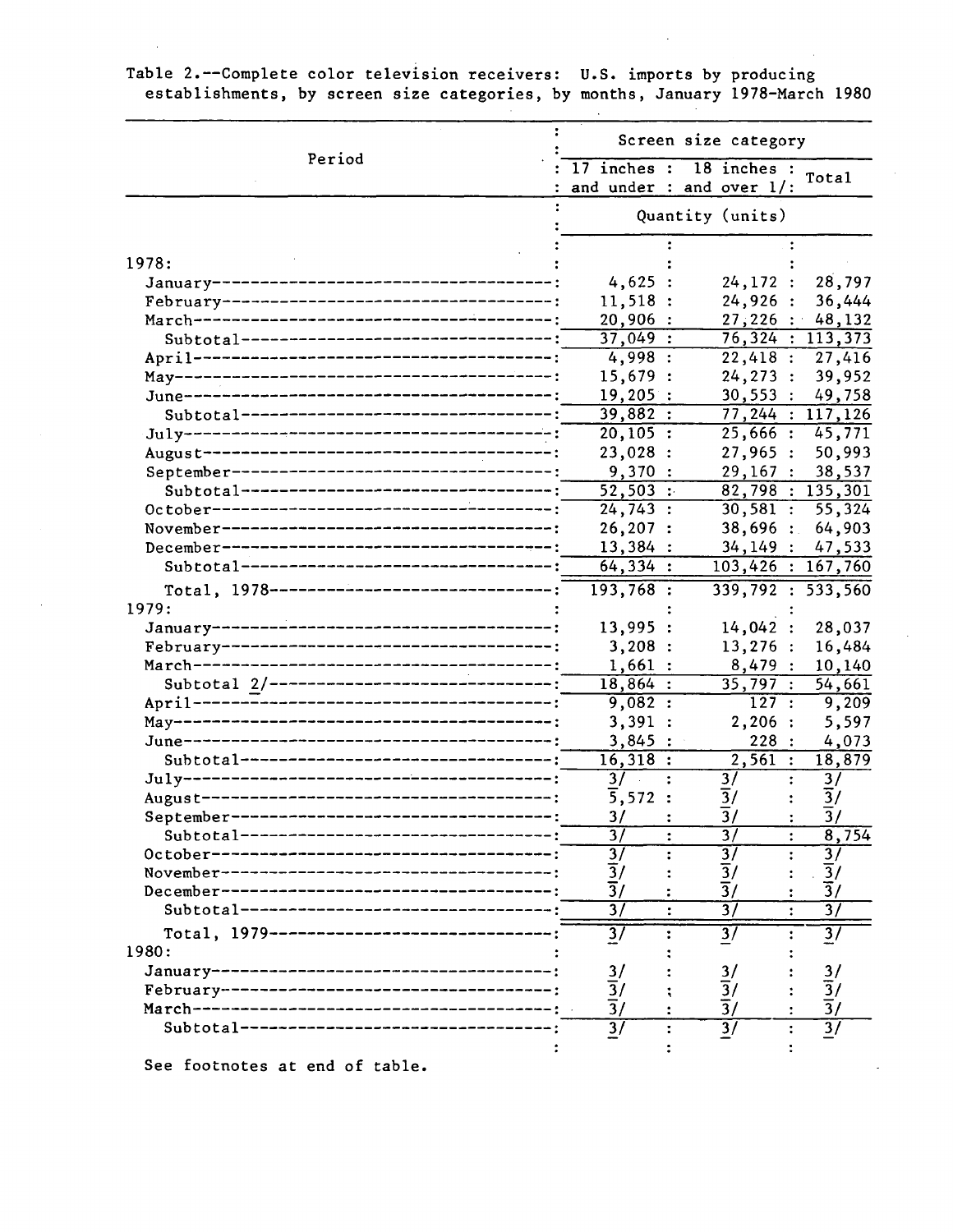#### Table 2.--Complete color television receivers: U.S. imports by producing establishments, by screen size categories, by months, January 1978-March 1980--Continued .<br>The contract of the contract of the contract of the contract of the contract of the contract of the contract of **Carl Carl Co**

| Period                                               | Screen size category                                                            |                                       |                                 |  |  |  |
|------------------------------------------------------|---------------------------------------------------------------------------------|---------------------------------------|---------------------------------|--|--|--|
|                                                      | $\overline{17}$ inches : $\overline{18}$ inches :<br>and under : and over $1$ : |                                       | Total                           |  |  |  |
|                                                      | Value (1,000 dollars)                                                           |                                       |                                 |  |  |  |
|                                                      |                                                                                 |                                       |                                 |  |  |  |
| 1978:                                                |                                                                                 |                                       |                                 |  |  |  |
| January------------                                  | 873:                                                                            | 5,500:                                | 6,373                           |  |  |  |
| February---------------------------------            | 1,859:                                                                          | 6,105:                                | 7,964                           |  |  |  |
| March----------------------------------              | 3,600:                                                                          | 6,076:                                | 9,676                           |  |  |  |
| Subtotal------------------------------               | 6,332:                                                                          | 17,681:                               | 24,013                          |  |  |  |
|                                                      | 914:                                                                            | 4,834:                                | 5,748                           |  |  |  |
|                                                      | 2,522:                                                                          | 4,956:                                | 7,478                           |  |  |  |
|                                                      | 2,973:                                                                          | 6,410:                                | 9,383                           |  |  |  |
| Subtotal------------------------------               | 6,409:                                                                          | $16,200$ :                            | 22,609                          |  |  |  |
|                                                      | 3,165:                                                                          | 6,439:                                | 9,604                           |  |  |  |
|                                                      | 3,974:                                                                          | 5,848:                                | 9,822                           |  |  |  |
|                                                      | $1,619$ :                                                                       | 6, 263:                               | 7,882                           |  |  |  |
| Subtotal--------------------------------             | 8,758:                                                                          | 18,550:                               | 27,308                          |  |  |  |
| 0ctober----------------------------------            | 4,256:                                                                          | 6,580:                                | 10,836                          |  |  |  |
| -------<br>November--------------------------------- | 4,763                                                                           | 7,871                                 | 12,634                          |  |  |  |
| December----------------------------------           | 2,062                                                                           | 7,299                                 | 9,361                           |  |  |  |
| Subtotal--------------------------------             | 11,081:                                                                         | 21,750:                               | 32,831                          |  |  |  |
| Total, 1978---------------------------------         | 32,580:                                                                         | 74,181 : 106,761                      |                                 |  |  |  |
| 1979:                                                |                                                                                 |                                       |                                 |  |  |  |
|                                                      | 2,569                                                                           | 3,158:                                | 5,727                           |  |  |  |
|                                                      | 657:                                                                            | 2,800:                                | 3,457                           |  |  |  |
|                                                      | 495 :                                                                           | 1,786:                                | 2,281                           |  |  |  |
| Subtotal 2/--------------------------------          | 3,721:                                                                          | 7,744:                                | 11,465                          |  |  |  |
|                                                      | 2,408:                                                                          | 31:                                   | 2,439                           |  |  |  |
|                                                      | 704 :                                                                           | 486 :                                 | 1,190                           |  |  |  |
|                                                      | 794 :                                                                           | 61:                                   | 855                             |  |  |  |
| Subtotal----------------------------------           | 3,906:                                                                          | 578:                                  | 4,484                           |  |  |  |
|                                                      | $\overline{37}$                                                                 | 3/                                    | $\overline{3}$                  |  |  |  |
|                                                      | 1,340:                                                                          | $\overline{3}/$                       | $\overline{3}/$                 |  |  |  |
| September--------------------------------            | 3/                                                                              | $\frac{3}{ }$                         | $\overline{3}/$                 |  |  |  |
| Subtotal--------------------------------             | $\overline{37}$                                                                 | $\overline{37}$                       | $\overline{2,215}$              |  |  |  |
| 0ctober-----------------------------------           | $\overline{\frac{3}{}}$                                                         | $\overline{3}$                        | $\overline{3}$                  |  |  |  |
| November---------------------------------            | $\frac{1}{3}$ /<br>$\frac{1}{3}$ /                                              |                                       | $\frac{1}{3}$ / $\frac{1}{3}$ / |  |  |  |
| December--------------------------------             |                                                                                 | $\frac{\overline{3}}{\overline{3}}$ / |                                 |  |  |  |
| Subtotal-----------------------------                | $\overline{37}$                                                                 | $\overline{31}$                       | $\overline{37}$                 |  |  |  |
| Total, 1979----------------------------              | $\overline{\mathbf{3}}$                                                         | $\overline{37}$                       | $\overline{3}$                  |  |  |  |
| 1980:                                                |                                                                                 |                                       |                                 |  |  |  |
| January----------------------------------            |                                                                                 |                                       |                                 |  |  |  |
|                                                      |                                                                                 | $\frac{3}{ }$                         | $\frac{3}{2}$                   |  |  |  |
| February----------------------------------           | $\frac{3}{3}$ / $\frac{3}{3}$ /                                                 | $\frac{\overline{3}}{\overline{3}}$ / | $\frac{3}{3}$ /                 |  |  |  |
|                                                      |                                                                                 |                                       |                                 |  |  |  |
| Subtotal-------------------------------              | $\overline{3/}$                                                                 | $\overline{3}/$                       | $\overline{31}$                 |  |  |  |
|                                                      |                                                                                 |                                       |                                 |  |  |  |

1/ U.S. imports of complete color television receivers with a screen size of 20 inches or more were negligible.

2/ Does not include data· for two firms accounting for less than 5 percent of total U.S. industry shipments.

3/ Data would reveal operations of individual firms.

Source: Compiled from data submitted in response to questionnaires of the U.S. International Trade Commission.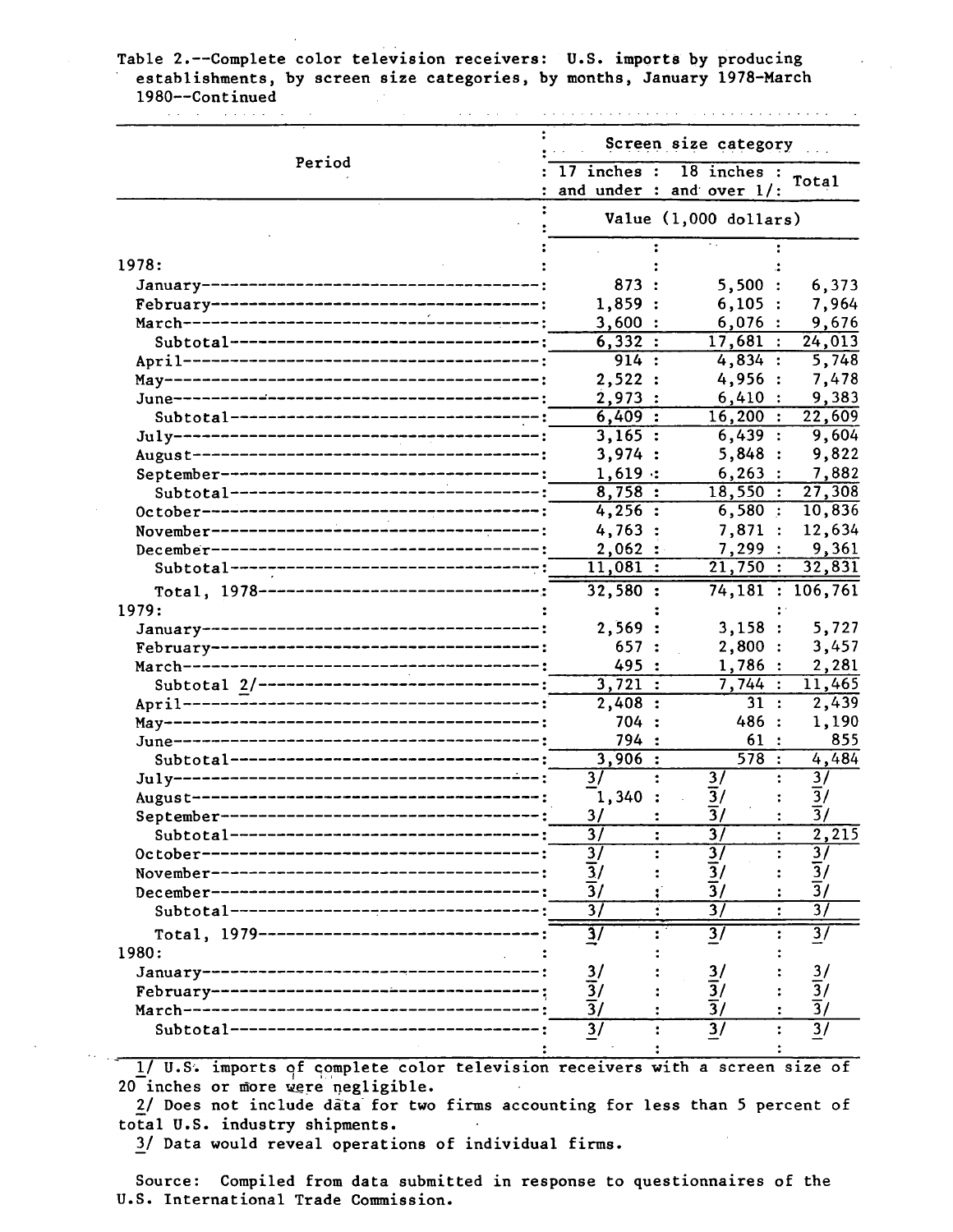Table 3.--Complete color television receivers: U.S. producers' inventories <u>1</u>/ of U.S.-made and imported receivers, by screen size categories, by months,  $\overline{\phantom{a}}$ January 1978-March 1980

|                                         | (In units)             |                                                       |                            |                                        |  |  |  |  |
|-----------------------------------------|------------------------|-------------------------------------------------------|----------------------------|----------------------------------------|--|--|--|--|
|                                         |                        | Screen size category                                  |                            |                                        |  |  |  |  |
| Period                                  | $17$ inches :          | 18 inches : 20 inches :<br>and under : and 19 inches: | and over                   | Total                                  |  |  |  |  |
| 1978:                                   |                        |                                                       |                            |                                        |  |  |  |  |
| January----------------------;          | 141,356:               |                                                       | 315,092                    | 759,425                                |  |  |  |  |
| February---------------------;          | 141,502                | 302,977<br>256,826                                    | 322,755                    | 721,083                                |  |  |  |  |
| March-----------------------;           | 149,926                | 245,404                                               | 302,858                    | 698,188                                |  |  |  |  |
| Average ---------------------;          | 144, 262:              | 268,402:                                              | 313,568                    | 726, 232                               |  |  |  |  |
| April ------------------------;         | $163,996$ :            | $280,696$ :                                           | $358,069$ :                | 802,761                                |  |  |  |  |
| May --------------------------;         | 172,604 :              | 317,097                                               | 376,940:                   | 866,641                                |  |  |  |  |
| June-------------------------;          |                        |                                                       |                            |                                        |  |  |  |  |
| Average ---------------------;          | 155,579 :              | 321,158 :                                             | 351,932                    | 828,669                                |  |  |  |  |
|                                         | 164,060:               | 306, 317                                              | 362,314                    | 832,690                                |  |  |  |  |
| July--------------------------;         | 146,937:               | 311,241:                                              | 323,551:                   | 781,729                                |  |  |  |  |
| August-----------------------;          | 135,673                | 288,788                                               | 320,082 :                  | 744,543                                |  |  |  |  |
| September--------------------;          | 124,328                | 301,382                                               | 317,555                    | 743,265                                |  |  |  |  |
| Average --------------------;           | 135,646                | 300,470                                               | 320, 396<br>$\ddot{\cdot}$ | 756,512                                |  |  |  |  |
| October----------------------;          | $131,423$ :            | 361, 117:                                             | 326,418:                   | 818,958                                |  |  |  |  |
| November---------------------;          | 119,580                | 378,371                                               | 329,238                    | 827,189                                |  |  |  |  |
| December---------------------;          | 110,682                | 364,339                                               | 294,612                    | 769,633                                |  |  |  |  |
| Average --------------------;           | 120, 562:              | 367,942:                                              | 316,757                    | 805, 261                               |  |  |  |  |
| Average, 1978---------------<br>1979:   | 141,133 :              | 310,783 :                                             | $328,259$ :                | 780,175                                |  |  |  |  |
| January -----------------------;        | 104,883                | 394,658<br>$\ddot{\cdot}$                             | 272,521:                   | 772,062                                |  |  |  |  |
| February---------------------;          | 117,362                | 431,118<br>$\ddot{\cdot}$                             | 279,216                    | 827,696                                |  |  |  |  |
| $\text{March}$ -----------------------; | 111,446                | 447,646                                               | 285,708                    | 844,800                                |  |  |  |  |
| Average 2/-----------------:            | 111, 230:              | 424,474<br>$\ddot{\cdot}$                             | 279,148                    | 814,852<br>$\ddot{\phantom{a}}$        |  |  |  |  |
| April --------------------------;       | 162,681:               | 469,043<br>$\ddot{\cdot}$                             | 346,392                    | 978,116<br>$\ddot{\cdot}$              |  |  |  |  |
| May---------------------------;         | 171,778:               | 491,240<br>$\ddot{\cdot}$                             | 354,148                    | 1,017,166<br>:                         |  |  |  |  |
| June-------------------------;          | 147,838                | 448,179 :                                             | 329,049:                   | 925,066                                |  |  |  |  |
| Average --------------------            |                        | 469,487<br>$\frac{1}{2}$<br>$\ddot{\phantom{a}}$      | 343,196                    | $\overline{973,449}$<br>$\ddot{\cdot}$ |  |  |  |  |
| $July$ --------------------------       | 160,766                |                                                       |                            | $\mathbf{r}$                           |  |  |  |  |
| August-----------------------;          | $\overline{135,656}$ : | $390,413$ :<br>324,228 :                              | 318,797                    | 844,866<br>$\ddot{\cdot}$              |  |  |  |  |
| September ---------------------;        | 135,439                | $\ddot{\cdot}$                                        | 306,407                    | 766,074                                |  |  |  |  |
| Average--------------------             | 115,618:               | 266,331:                                              | 272,497                    | 654,446                                |  |  |  |  |
| October ----------------------;         | $128,904$ :            | $326,991$ :                                           | $299, 234$ :               | 755,129                                |  |  |  |  |
|                                         | 92,678:                | 232,485:                                              | 252,857:                   | 578,020                                |  |  |  |  |
| November---------------------;          | 92,018:                | $211,161$ :                                           | 260, 167:                  | 563,346                                |  |  |  |  |
| December ----------------------         | 79,291:                | 191,407:                                              | 250,826:                   | 521,524                                |  |  |  |  |
| Average--------------------;            | 87,996:                | 211,684:                                              | $254,613$ :                | 554,297                                |  |  |  |  |
| Average, 1979--------------:            | $122, 224$ :           | 358,159 :                                             | $294,048$ :                | 774,430                                |  |  |  |  |
| 1980:                                   |                        |                                                       |                            |                                        |  |  |  |  |
| January ----------------------;         | 103,300:               | 231,686 :                                             | 235,492:                   | 570,478                                |  |  |  |  |
| February---------------------           | 96,406:                | 220, 195:                                             | $250, 217$ :               | 566,818                                |  |  |  |  |
| March------------------------           | 96,992:                | 247, 273:                                             | 268,972:                   | 613,235                                |  |  |  |  |
| Average--------------------             | 98,899:                | $233,051$ :                                           | $251,561$ :                | 583,511                                |  |  |  |  |
|                                         |                        |                                                       |                            |                                        |  |  |  |  |

1/ Reported on the last day of the month.

 $\overline{2}$ / Does not include data for two firms accounting for less than 5 percent of total U.S. industry shipments.

Source: Compiled from data submitted in response to questionnaires of the U.S. International Trade Commission.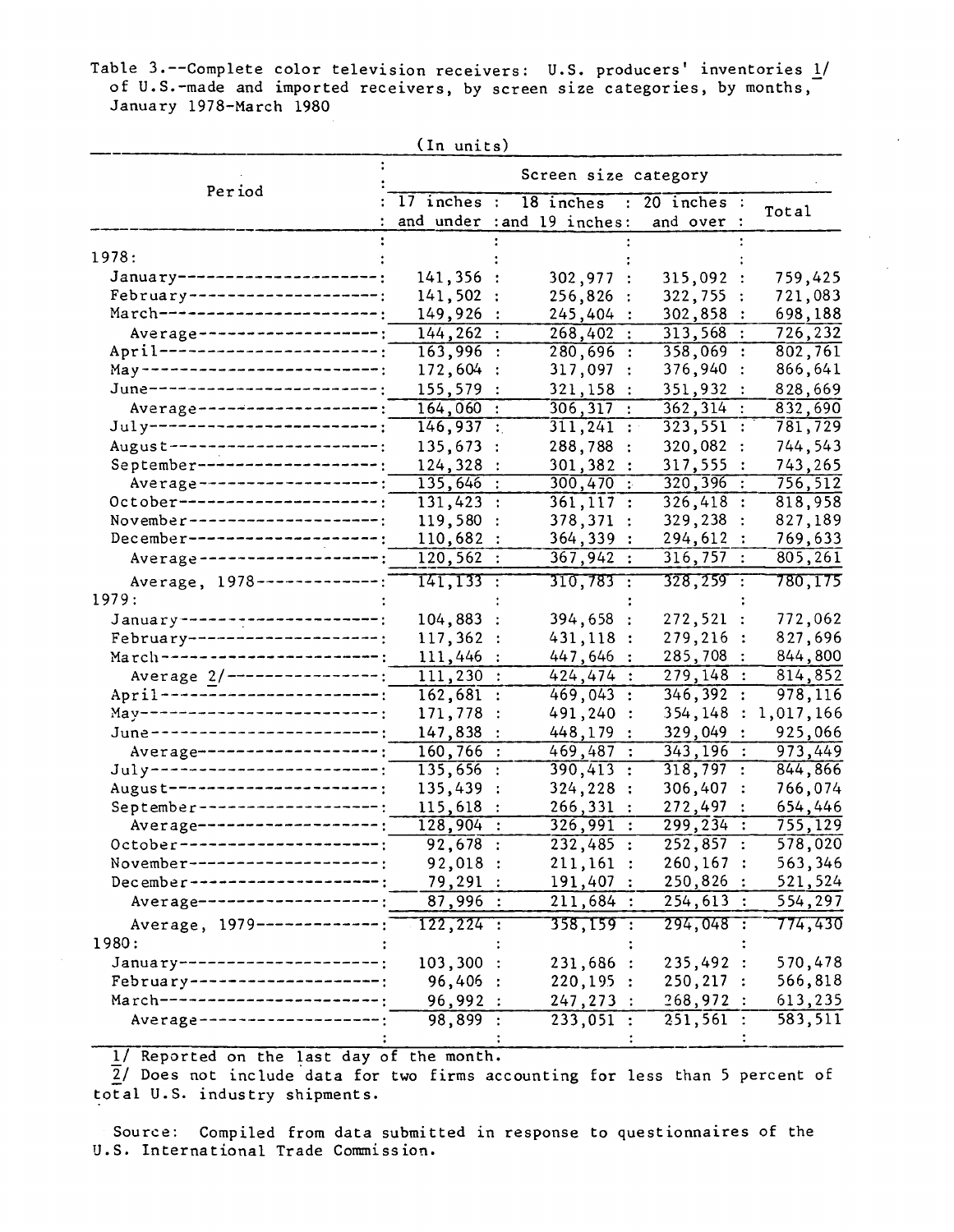Table 4.--Complete color television receivers: U.S. producers' shipments (excluding exports)  $1/$  of U.S.-made and imported receivers, by screen size categories, by months, January 1978-March 1980

|                                                                   | Screen size category |                      |                                   |                      |                                   |                      |                        |
|-------------------------------------------------------------------|----------------------|----------------------|-----------------------------------|----------------------|-----------------------------------|----------------------|------------------------|
| Period                                                            | $17$ inches :        |                      | 18 inches                         |                      | $: 20$ inches :                   |                      |                        |
|                                                                   |                      |                      | and under : and 19 inches:        |                      | and over :                        |                      | Total                  |
|                                                                   |                      |                      | Quantity (units)                  |                      |                                   |                      |                        |
|                                                                   |                      |                      |                                   |                      |                                   |                      |                        |
| 1978:<br>January----------------------                            |                      |                      |                                   |                      |                                   |                      |                        |
| February---------------------                                     | 73,796               |                      | 246,459                           |                      | 172,858 :                         |                      | 493,113                |
| March------------------------;                                    | 97,170               |                      | 340,911                           |                      | 243,193                           | $\ddot{\cdot}$       | 681,274                |
| $Subtotal-----$                                                   | 122,018              |                      | 318,973                           |                      | 264,483                           |                      | 705,474                |
| April ------------------------                                    | 292,984              |                      | 906,343                           |                      | 680,534                           | $\mathbb{R}^+$       | 1,879,861              |
|                                                                   | 87,682               | $\ddot{\cdot}$       | 289,564                           | $\ddot{\phantom{a}}$ | $\overline{190,355}$ :            |                      | 567,601                |
| May---------------------------;<br>June-------------------------; | 108,506              |                      | 292,540                           |                      | 217,961                           | $\ddot{\cdot}$       | 619,007                |
| Subtotal------------------;                                       | 144,076              |                      | 352,575                           |                      | 322,745                           |                      | 819,396                |
|                                                                   | 340, 264             |                      | 934,679                           |                      | 731,061                           | $\ddot{\bullet}$     | 2,006,004              |
| July--------------------------;                                   | 89,730 :             |                      | 252,312                           |                      | 205,650                           | $\ddot{\cdot}$       | 547,692                |
| August-----------------------;<br>September--------------------;  | 122,851              |                      | 369,634                           |                      | 298,438                           |                      | 790,923                |
|                                                                   | 128,224              |                      | 384,308                           |                      | 294,507                           |                      | 807,039                |
| Subtotal-------------------;                                      | 340,805              |                      | 1,006,254                         |                      | 798,595                           |                      | : 2,145,654            |
| October----------------------;                                    | 135,952              | $\ddot{\cdot}$       | 355,440                           |                      | $299,363$ :                       |                      | 790,755                |
| November---------------------;                                    | 125,832              |                      | 359,928                           |                      | 263,465                           | $\ddot{\phantom{a}}$ | 749,225                |
| December---------------------;                                    | 113,327              |                      | 321,103                           |                      | 211,548                           |                      | 645,978                |
| Subtotal-------------------                                       | 375, 111             |                      | $1,036,471$ :                     |                      | 774, 376:                         |                      | 2,185,958              |
| Total, 1978----------------; 1,349,164 :                          |                      |                      |                                   |                      | 3,883,747 : 2,984,566 : 8,217,477 |                      |                        |
| 1979:                                                             |                      |                      |                                   |                      |                                   |                      |                        |
| January ----------------------;                                   | 121,859              |                      | 293,259 :                         |                      | 182,814                           |                      | 597,932                |
| February---------------------:                                    | 102,233              |                      | 302,034:                          |                      | 195,384                           | $\ddot{\cdot}$       | 599,651                |
| March -----------------------;                                    | 152,739              |                      | $368, 101$ :                      |                      | 224,145                           |                      | 744,985                |
| Subtotal $2/-------------$ :                                      | 376,831              |                      | 963,394:                          |                      | 602, 343                          | ÷                    | 1,942,568              |
| April -------------------------;                                  | 101, 915             | $\ddot{\cdot}$       | $\overline{259,791}$ :            |                      | 123,948                           | $\ddot{\cdot}$       | 485,654                |
| May-------------------------;                                     | 119,215              |                      | 358,411                           |                      | $211,111$ :                       |                      | 688,737                |
| June-------------------------                                     | 161,547              |                      | 442,836                           |                      | 268,429                           |                      | 872,812                |
| $Subtotal-----$                                                   | 382,677              | $\ddot{\phantom{a}}$ | 1,061,038                         | $\ddot{\cdot}$       | 603,488                           | $\ddot{\cdot}$       | 2,047,203              |
| July-------------------------                                     | 130,397:             |                      | 321,208                           | $\ddot{\cdot}$       | 178,624:                          |                      | 630,229                |
| August----------------------;                                     | 131,176              |                      | 396,360                           |                      | 259,577                           |                      | 787,113                |
| September--------------------:                                    | 165,270              |                      | 408,337                           |                      | 278,398                           |                      | 852,005                |
| Subtotal------------------;                                       | 426,843:             |                      | 1,125,905:                        |                      |                                   |                      | 716,599 : 2,269,347    |
| 0ctober----------------------;                                    | $189, 819$ :         |                      | $502, 743$ :                      |                      |                                   |                      | 284,437 : 976,999      |
| November---------------------;                                    | 167,058:             |                      | 483,020:                          |                      |                                   |                      | 235,736 : 885,814      |
| December--------------------;                                     | 128,565:             |                      | 383,891:                          |                      |                                   |                      | 186,970: 699,426       |
| Subtotal------------------;                                       | 485,442:             |                      | 1,369,654:                        |                      |                                   |                      | 707, 143 : 2, 562, 239 |
| Total, $1979$ ----------------; 1,671,793 :                       |                      |                      | 4,519,991 : 2,629,573 : 8,821,357 |                      |                                   |                      |                        |
| 1980:                                                             |                      |                      |                                   |                      |                                   |                      |                        |
| January----------------------:                                    | $168,210$ :          |                      | 447,830 :                         |                      | 216,767:                          |                      |                        |
| February---------------------:                                    | 148,075:             |                      |                                   |                      |                                   |                      | 832,807                |
| March-----------------------;                                     |                      |                      | 452,198:                          |                      | 206,989:                          |                      | 807,262                |
| Subtotal------------------;                                       | 158,090:             |                      | 433,097:                          |                      | 202,492:                          |                      | 793,679                |
|                                                                   | 474,375:             |                      | 1,333,125:                        |                      |                                   |                      | 626, 248 : 2, 433, 748 |

See footnotes at end of table.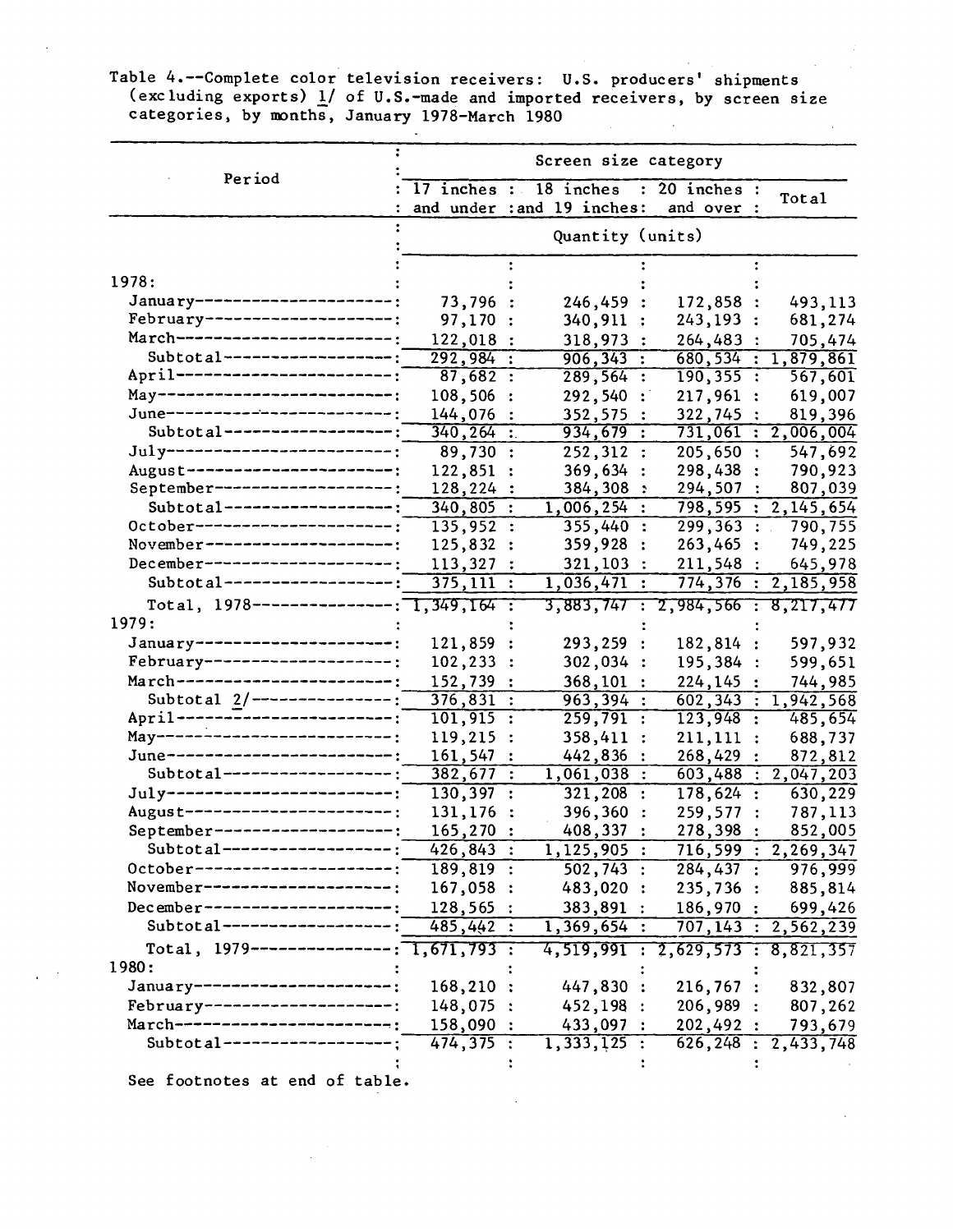Table 4.--Complete color television receivers: U.S. producers' shipments (excluding exports)  $1/$  of U.S.-made and imported receivers, by screen size categories, by months, January 1978-March 1980--Continued

|                                 | Screen size category        |                                         |                               |                      |  |  |  |
|---------------------------------|-----------------------------|-----------------------------------------|-------------------------------|----------------------|--|--|--|
| Period                          | $17$ inches :               | 18 inches<br>and under : and 19 inches: | $: 20$ inches :<br>and over : | Total                |  |  |  |
|                                 |                             | Value $(1,000$ dollars)                 |                               |                      |  |  |  |
| 1978:                           |                             |                                         |                               |                      |  |  |  |
| January--------------------     | 18,219                      | 73,513                                  | 79,301                        | 171,033              |  |  |  |
| February---------------------   | $-23,107$                   | 97,038                                  | 105,905                       | 226,050              |  |  |  |
| March------------------------   | 28,440 :                    | 92,349                                  | 118,656                       | 239,445              |  |  |  |
| Subtotal-------------------:    | 69,766:                     | $262,900$ :                             | 303,862                       | 636,528              |  |  |  |
| April ------------------------  | $20,400$ :                  | $81,000$ :                              | 81,047:                       | 182,447              |  |  |  |
| May---------------------------  | 26,836 :                    | 84,799                                  | 94,348                        | 205,983              |  |  |  |
| June--------------------------  | 34,672                      | 102,394                                 | 141,204                       | 278,270              |  |  |  |
| Subtotal-------------------;    | 81,908<br>$\sim$ 100 $\sim$ | $268, 193$ :                            | 316,599                       | 666,700              |  |  |  |
| July--------------------------  | 21,040:                     | 73,557:                                 | 92,859:                       | 187,456              |  |  |  |
| August-----------------------;  | 30,002                      | 111,803<br>$\bullet$                    | 133,175<br>$\mathbf{r}$       | 274,980              |  |  |  |
| September-------------------:   | 30,345                      | 110,903                                 | 133,944 :                     | 275,192              |  |  |  |
| Subtotal-------------------:    | 81,387:                     | $\overline{296,263}$ :                  | 359,978:                      | 737,628              |  |  |  |
| October-----------------------  | 31,512:                     | 105, 279:                               | 136,954:                      | 273,745              |  |  |  |
| November---------------------   | 29,894 :                    | 107,660:                                | 122, 257:                     | 259,811              |  |  |  |
| December---------------------;  | 28,171:                     | 95,567:                                 | 104,540:                      | 228,278              |  |  |  |
| Subtotal -------------------:   | 89,577:                     | $308,506$ :                             | 363,751:                      | 761,834              |  |  |  |
| Total, $1978$ ----------------- | 322,638 :                   |                                         | 1,135,862:1,344,190:2,802,690 |                      |  |  |  |
| 1979:                           |                             |                                         |                               |                      |  |  |  |
| January-----------------------  | 28,416                      | 88,563                                  | 87,150:                       | 204,129              |  |  |  |
| February---------------------;  | 24,243                      | 91,861                                  | 92,101                        | 208,205              |  |  |  |
| March-----------------------;   | 37,069                      | 109,008                                 | 104,180                       | 250,257              |  |  |  |
| Subtotal $2/$ ---------------;  | 89,728 :                    | 289,432:                                | 283,431 :                     | 662,591              |  |  |  |
| April------------------------;  | 25,002:                     | $76, 123$ :                             | 56,570:                       | 157,695              |  |  |  |
| May---------------------------: | 31,617                      | 112,156                                 | 98,245                        | 242,018              |  |  |  |
| June--------------------------  | 39,767                      | 135,770                                 | 127,481                       |                      |  |  |  |
| Subtotal-------------------;    | 96,386:                     | 324,049<br>$\ddot{\cdot}$               | 282, 296:                     | 303,018<br>702, 731  |  |  |  |
| July--------------------------  | $31,318$ :                  | 97,127:                                 | $83,518$ :                    | 211,963              |  |  |  |
| August-----------------------;  | 32,232                      | 121,338                                 | 122,479                       | 276,049              |  |  |  |
| September --------------------  | 39,878                      | 124,717                                 | 131,725                       | 296,320              |  |  |  |
| Subtotal------------------      | 103,428:                    | 343, 182:                               | 337,722:                      | 784,332              |  |  |  |
| -----------------<br>October-   | 47,970                      | $151,930$ :                             | 136,857:                      | $3\overline{36,757}$ |  |  |  |
| November------------------      | 41,133                      | 140,481                                 | 114,472:                      | 296,086              |  |  |  |
| December -----------------      | 30,788                      | 109,966                                 | 95,609                        | 236,363              |  |  |  |
| Subtotal--------                | 119,891                     | 402,377 :                               | 346,938:                      | 869,206              |  |  |  |
|                                 |                             |                                         |                               |                      |  |  |  |
| Total, $1979$ ------------      | 409,433 :                   | 1,359,040 :                             | $T, 250, 387$ :               | 3,018,860            |  |  |  |
| 1980:                           |                             |                                         |                               |                      |  |  |  |
| January--------------------     | 41,474 :                    | 135,696                                 | 107,078 :                     | 284,248              |  |  |  |
| February---------------------;  | 37,846:                     | 137,886                                 | 97,847:                       | 273,579              |  |  |  |
| March--------------------       | 38,416:                     | 130,555                                 | 96,850                        | 265,821              |  |  |  |
| $Subtotal$ -------------        | $117,736$ :                 | 404,137                                 | $301, 775$ :                  | 823,648              |  |  |  |
|                                 |                             |                                         |                               |                      |  |  |  |

1/ The quantity and value of exports are small and are revealing of the operations of individual firms.

2/ Does not include data for two firms accounting for less than 5 percent of total U.S. industry shipments.

Source: Compiled from data submitted in response to questionnaires of the U.S. International Trade Conmission.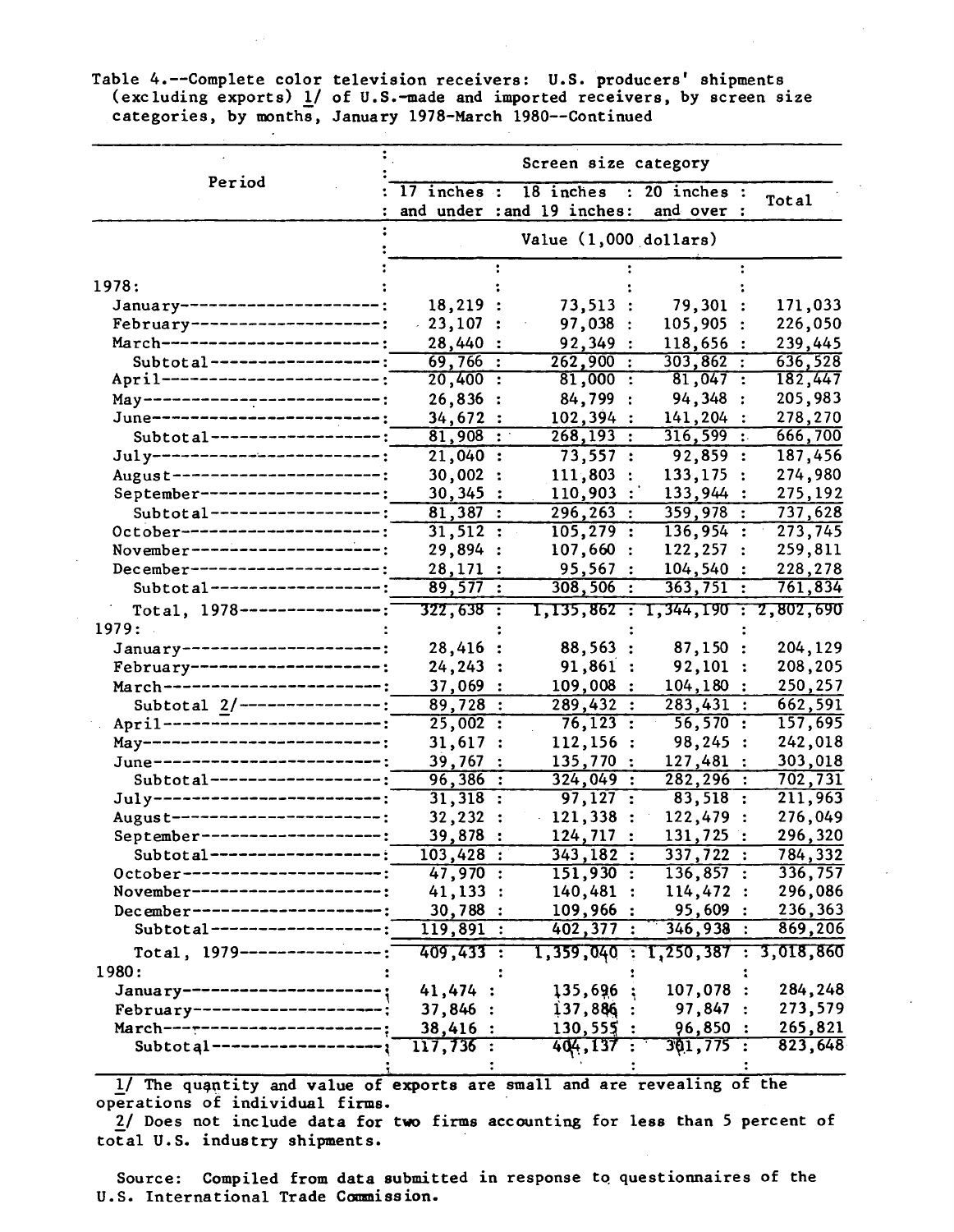Table 5.--Color television receivers: Average number of persons employed and man-hours worked in the production of color television receivers 1/ in those establishments where complete television receivers are produced, by months, January 1978-March 1980

|                                            |                       | Average number of | $\mathbf{1}$  |                       | Man-hours worked |
|--------------------------------------------|-----------------------|-------------------|---------------|-----------------------|------------------|
|                                            |                       | persons employed  |               |                       |                  |
| Period                                     | A11                   | : Production      | $\ddotsc$     | A11                   | : Production     |
|                                            | persons               | and related ::    |               | persons               | and related      |
|                                            |                       | workers           | $\mathbf{H}$  |                       | workers          |
|                                            |                       |                   | $\mathbf{::}$ | 1,000                 | 1,000            |
|                                            | Number                | Number            | $\vdots$      | man-hours             | man-hours        |
|                                            |                       |                   | $\vdots$      |                       |                  |
| 1978:                                      |                       |                   | : :           |                       |                  |
| January---------------------:              | 26,501:               | 23,426 ::         |               | 4,463:                | 3,767            |
| February--------------------;              | 26,973:               | 23,728 ::         |               | 4,552:                | 3,906            |
| March-----------------------;              | 26,410:               | 23,177 ::         |               | 4,948:                | 4,238            |
| Average or subtotal-------:                | 26,628:               | $23,444$ ::       |               | 13,963:               | 11,911           |
| April -----------------------;             | 27,610:               | 22,875 ::         |               | 4,374:                | 3,640            |
| May--------------------------;             | 26,712:               | 22,997 ::         |               | 4,634:                | 3,859            |
| June-------------------------              | 27,671:               | 23,928 ::         |               | 5,604:                | 4,672            |
| Average or subtotal------:                 | 27,331:               | 23,267 ::         |               | 14,612:               | 12,171           |
| July------------------------;              | $\overline{28,204}$ : | 24, 101 ::        |               | 4,162:                | 3,532            |
| August----------------------;              | 28,454 :              | 24,654 ::         |               | 4,983:                | 4,172            |
| September-------------------:              | 28,592:               | 24,764 ::         |               | 5,068:                | 4,338            |
| Average or subtotal------:                 | 28,417:               | 24,506 ::         |               | $14,213$ :            | 12,042           |
| 0ctober---------------------;              | 28,559:               | 24,783 ::         |               | 4,985:                | 4,229            |
| November--------------------;              | 28, 162:              | 24,354 ::         |               | 4,783:                | 4,049            |
| December--------------------;              | 27,266:               | 23,464 ::         |               | 4,431:                | 3,890            |
| Average or subtotal------:                 | 27,996:               | 24, 201 ::        |               | 14, 199:              | 12,168           |
| Average or total, 1978---:                 | $\overline{27,593}:$  | 23,855 ::         |               | $\overline{56,987}$ : | 48, 292          |
| 1979:                                      |                       |                   |               |                       |                  |
| January ----------------------:            | 25,886:               | 21,909 ::         |               | 4,323:                | 3,586            |
| February--------------------:              | 25,773:               | 21,831 ::         |               | 4,228:                | 3,535            |
| March-----------------------;              | 25,700 :              | 21,729 ::         |               | 4,838:                | 4,110            |
| Average or subtotal $2/---$ :              | $\overline{25,786}$ : | 21,823 ::         |               | .13,389:              | 11,231           |
| April------------------ <sup>-</sup> ----; | 24,972:               | 21,410 ::         |               | 4,083:                | 2,967            |
| May-------------------------;              | 25,601:               | 21,964 ::         |               | 4,331:                | 3,232            |
| June------------------------;              | 26,417:               | 22,697 ::         |               | 5,267:                | 3,796            |
| Average or subtotal------:                 | 25,663:               | 22,024 ::         |               | 13,681:               | 9,995            |
| July-------------------------;             | 26,639:               | 22,855 ::         |               | 4,353:                | 3,716            |
| August----------------------:              | 26,700:               | 22,948 ::         |               | 4,522:                | 3,812            |
| September------------------:               | 27,002:               | 23,478 ::         |               | 4,695:                | 4,075            |
| Average or subtotal------:                 | 26,780:               | $23,094$ ::       |               | 13,570:               | 11,603           |
| October--------------------                | 27,164:               | 23,549 ::         |               | 4,842:                | 4,132            |
| November-------------------                | 26,180:               | 22,714 ::         |               | 4,679:                | 3,990            |
| $December---------$                        | 26, 254:              | 22,550 ::         |               | 4,111:                | 3,482            |
| Average or subtotal------:                 | 26,532:               | 22,937 ::         |               | 13,632:               | 11,604           |
|                                            |                       |                   |               |                       |                  |
| Average or total, 1979---:                 | 26, 190:              | 22,470:           |               | 54,272:               | 44,433           |
| 1980:                                      |                       |                   | : :           |                       |                  |
| January ---------------------;             | 24,729:               | 21,207 ::         |               | 4,355:                | 3,737            |
| February------------------                 | 24,324:               | 20,789:           |               | 4,240:                | 3,612            |
| March--------------------                  | 24,392 :              | 20,852 ::         |               | 4,495:                | 3,842            |
| Average or subtotal------:                 | 24,482:               | 20,949 ::         |               | 13,090:               | 11,191           |
|                                            |                       |                   |               |                       |                  |

1/ Does not include color picture tubes.

 $\overline{2}$ / Does not include data for two firms accounting for less than 5 percent of total U.S. industry shipments.

Source: Compiled from data submitted in response to questionnaires of the<br>ILS International Trade Commission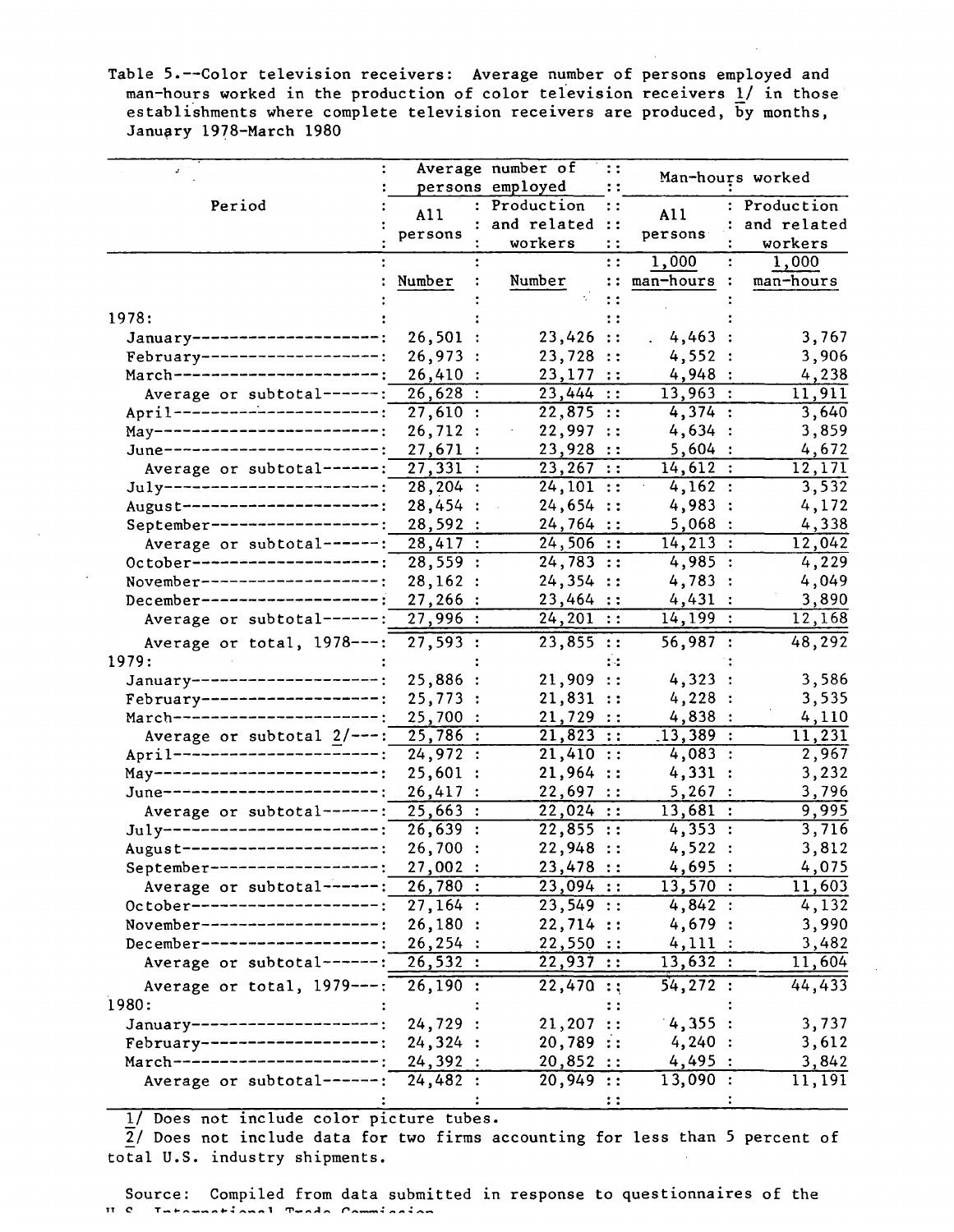Table 6.--Color television receivers: Average unit net selling price of U.S. producers, by selected screen size categories, by months, January 1978- March 1980  $\mathcal{L}^{\mathcal{L}}$  . The contract of the set of the set of the set of the set of  $\mathcal{L}^{\mathcal{L}}$ 

المتماس والمستقيم والمتمام والمتمام والمتأمل المتمام والمتمام والمتمام والمتمام

|                                | Screen size category  |                           |                             |           |  |  |  |
|--------------------------------|-----------------------|---------------------------|-----------------------------|-----------|--|--|--|
| Period                         |                       | 16 inches<br>$\mathbf{r}$ | :18 inches and: 20 inches   |           |  |  |  |
|                                | 13 inches             | :and 17 inches:           | 19 inches<br>$\ddot{\cdot}$ | and over  |  |  |  |
|                                |                       |                           |                             |           |  |  |  |
| 1978:                          |                       |                           |                             |           |  |  |  |
| January---------------------   | 222.85                | 296.35                    | 298.28 :                    | 458.76    |  |  |  |
| February-------------------:   | 216.58                | 297.90:                   | 284.64 :                    | 435.48    |  |  |  |
| March----------------------;   | 216.40                | 283.13:                   | 289.52:                     | 448.63    |  |  |  |
| Average -----------------;     | 217.83                | 292.05:                   | 290.07 :                    | 446.51    |  |  |  |
| April ------------------------ | 223.16                | 282.04:<br>$\mathbf{r}$   | 279.73:                     | 425.77    |  |  |  |
| May------------------------;   | 216.93                | 320.21:<br>$\ddot{\cdot}$ | 287.87:                     | 432.87    |  |  |  |
| June-----------------------;   | 218.57                | 279.26                    | 290.42<br>$\ddot{\cdot}$    | 437.51    |  |  |  |
| Average ------------------;    | 219.36                | 292.00:<br>$\cdot$ :      | 286.94:                     | 433.07    |  |  |  |
| July-----------------------;   | 213.67:               | 285.83:                   | 291.53:                     | 451.54    |  |  |  |
| August---------------------:   | 210.06                | 305.87:                   | 302.47:                     | 446.24    |  |  |  |
| September ------------------;  | 226.69                | 275.83                    | 288.58                      | 454.81    |  |  |  |
| Average ------------------;    | 216.81                | 289.18                    | 294.19:                     | 450.86    |  |  |  |
| October--------------------:   | 215.94                | 287.07:                   | $\mathbf{t}$<br>296.19:     | 457.48    |  |  |  |
| November --------------------  | 218.46                | 294.31                    | 299.12 :                    | 464.04    |  |  |  |
| December-------------------:   | 221.14:               | 289.05                    | 297.62 :                    | $-494.17$ |  |  |  |
| Average -------------------    | $218.25$ :            | 290.05:                   | 297.65:                     | 469.73    |  |  |  |
| Average, 1978 ------------:    | 218.30:               | 291.26:                   | 292.47:                     | 450.38    |  |  |  |
| 1979:                          |                       |                           |                             |           |  |  |  |
| January--------------------;   | 214.90                | 277.61                    | 302.00                      | 476.71    |  |  |  |
| February-------------------:   | 212.46 :              | 293.43                    | 304.14:                     | 471.38    |  |  |  |
| March---------------------;    | 225.12:               | 282.52 :                  | 296.14:                     | 464.79    |  |  |  |
| Average 1/--------------:      | $218.28$ :            | 283.92:                   | 300.43 :                    | 470.55    |  |  |  |
| April----------------------;   | 220.33:               | 307.15:                   | 293.02:                     | 456.40    |  |  |  |
| May-------------------------;  | 237.16                | 306.45:                   | $-312.93:$                  | 465.37    |  |  |  |
| June-----------------------;   | 227.45:               | 296.31                    | 306.59:                     | 474.92    |  |  |  |
| Average-------------------     | 228.32                | 302.95:<br>$\cdot$ :      | 305.41<br>$\cdot$ :         | 467.77    |  |  |  |
| $July$ ----------------------; | 227.85:               | 328.14:                   | 302.38:                     | 467.56    |  |  |  |
| August---------------------;   | 222.36 :              | 315.57:                   | 306.13:                     | 471.84    |  |  |  |
| September------------------:   | 227.18:               | 299.96                    |                             |           |  |  |  |
| Average -------------------    | 225.97:               | 311.18:                   | 305.43:                     | 473.15    |  |  |  |
| 0ctober---------------------   |                       |                           | 304.81:                     | 471.28    |  |  |  |
| November-------------------:   | $\overline{227.32}$ : | 310.73 :                  | $302.20$ :                  | 481.15    |  |  |  |
|                                | 222.50:               | 315.37:                   | 290.84:                     | 485.59    |  |  |  |
| December--------------------:  | 220.74:               | 290.66:                   | 286.45:                     | 511.34    |  |  |  |
| Average ------------------:    | 223.82:               | 306.72:                   | 293.78:                     | 490.62    |  |  |  |
| Average, 1979------------:     | 224.02:               | 300.88:                   | 300.67 :                    | 475.51    |  |  |  |
| 1980:                          |                       |                           |                             |           |  |  |  |
| January---------------------   | 230.41:               | 300.18:                   | 303.01:                     | 493.98    |  |  |  |
| February--------------------   | 228.20:               | 314.72:                   | 304.92 :                    | 472.72    |  |  |  |
| March----------------------:   | 231.97:               | 314.55:                   | 301.45:                     | 478.29    |  |  |  |
| Average -------------------    | 230.38:               | $308.51$ :                | 303.15:                     | 481.88    |  |  |  |
|                                |                       |                           |                             |           |  |  |  |

1/ Does not include data for two firms accounting for less than 5 percent of total U.S. industry shipments.

Source: Compiled from data submitted in response to questionnaires of the U.S. International Trade Commission.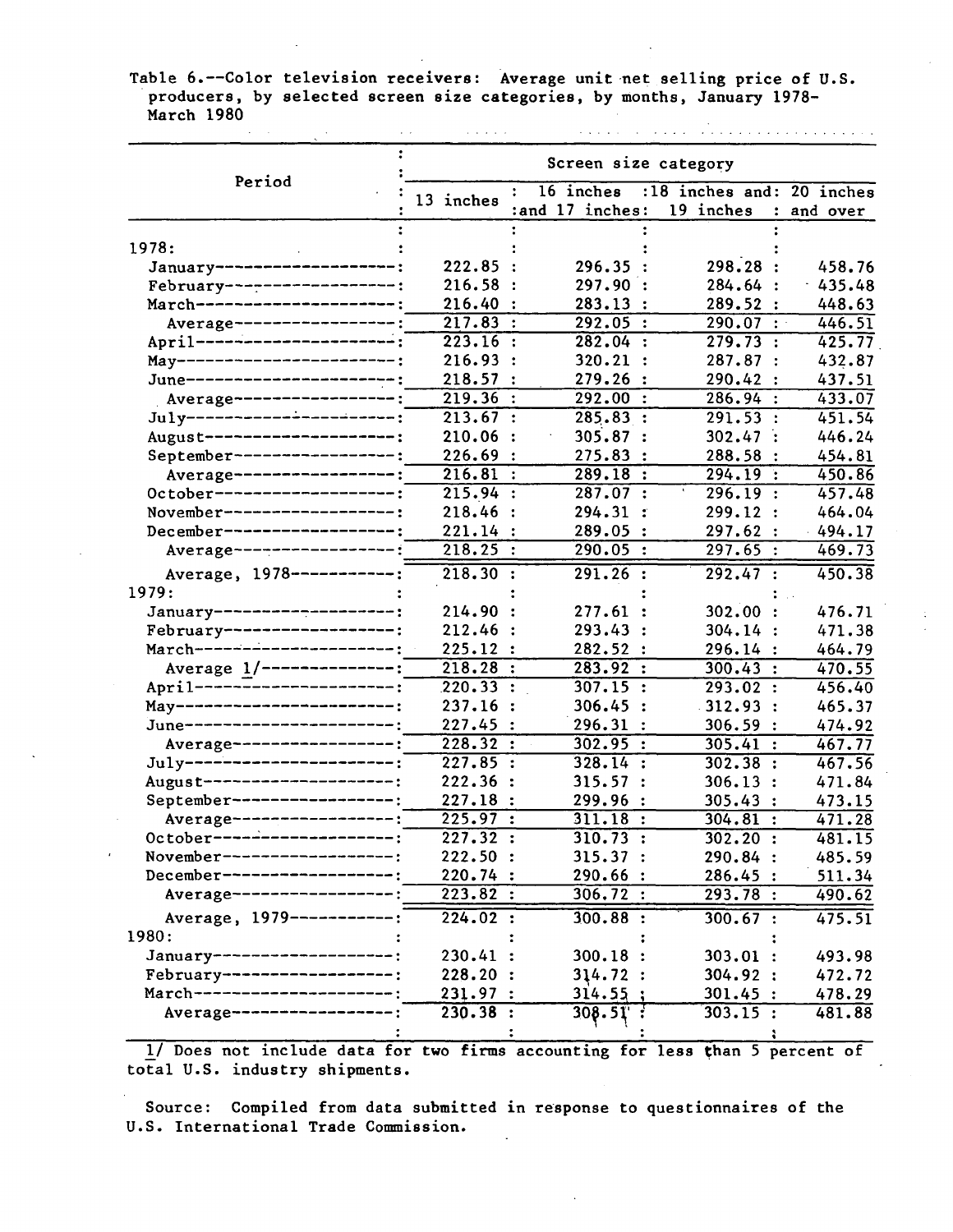#### Library Cataloging Data

United States. International Trade Commission.

Color television receivers.: U.S. production, shipments, inventories, imports, employment, man-hours, and prices, first calendar quarter 1980 : report to the President on investigation no. 332-95 under section 332 of the Tariff act of 1930 / USITC. -- Washington : USITC, 1980.

Cll]  $p. : i11. ; 28 cm. -- (USTTC)$ publication ; 1067)

1. Television industry. 2. Color television. 3. Television--United States. I. Title.